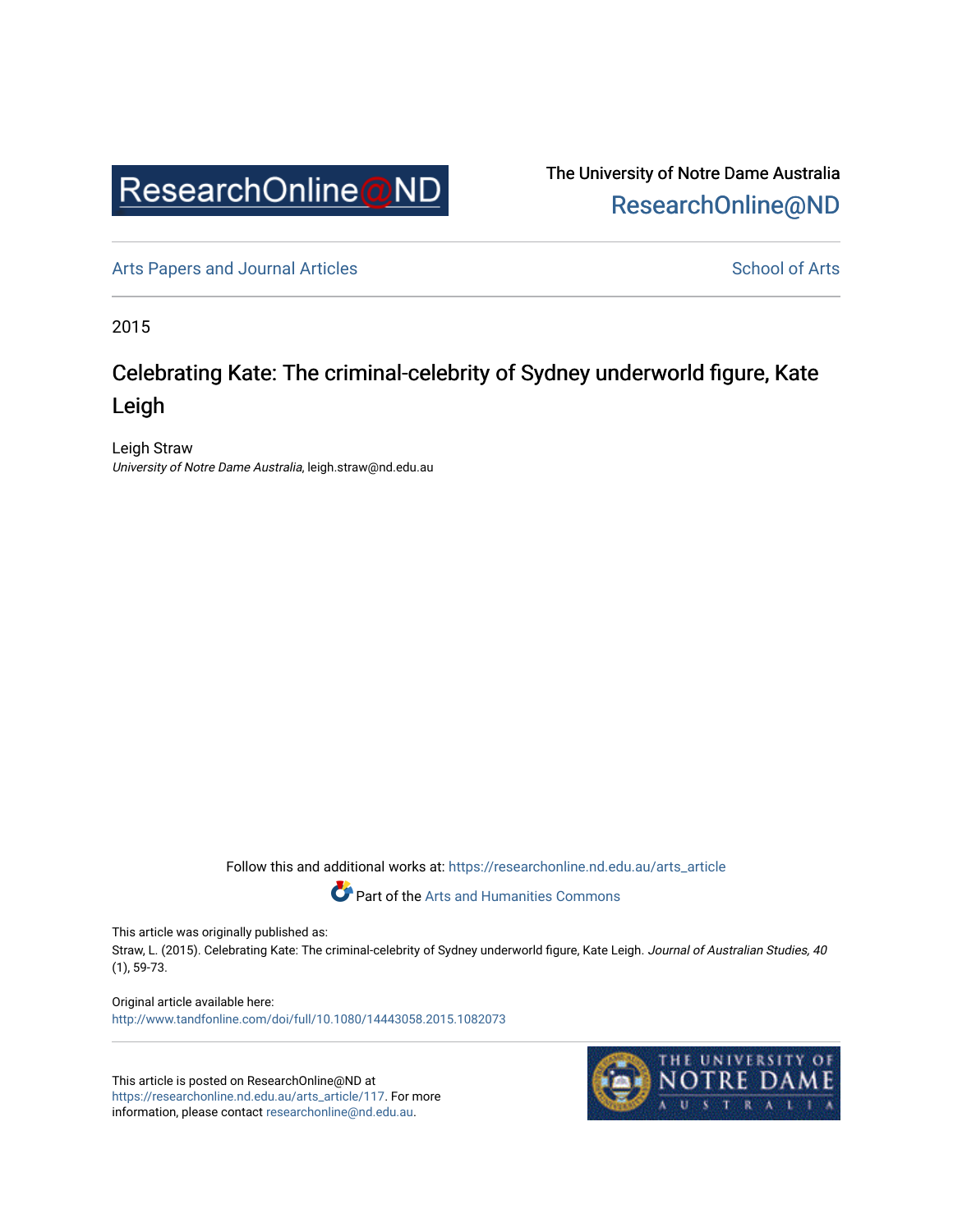This is an Accepted Manuscript of an article published in the Journal of Australian Studies on 15 December 2015, available

online: <http://www.tandfonline.com/doi/full/10.1080/14443058.2015.1082073>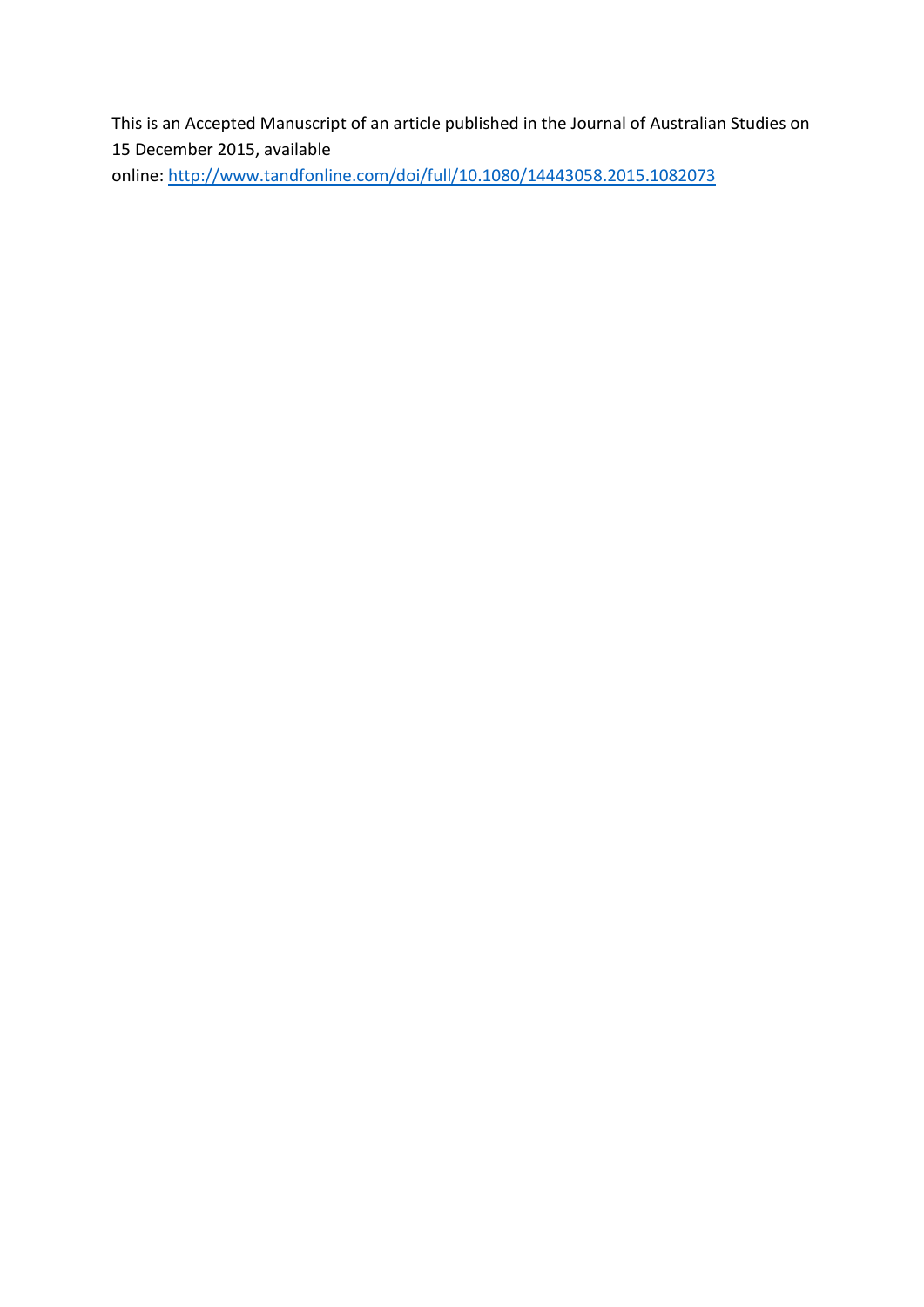## **Celebrating Kate: the criminal-celebrity of Sydney underworld figure Kate**

### **Leigh**

Leigh Straw Edith Cowan University and University of Notre Dame (Fremantle)

Combining historical study with cultural criminology, this paper analyses the criminal-celebrity of Sydney underworld figure Kate Leigh. It seeks to demonstrate how the three main factors of public resonance—crime type, context and image—created the celebrated criminality of Leigh. Without public resonance, Leigh would have simply remained another criminal within society. An important element of Leigh's celebrated criminality was her ability to manage a public image that was accepted within the impoverished, working-class communities of eastern Sydney. Leigh became a criminal icon through an entrepreneurial style based on the anti-authoritarian and egalitarian values of working-class life in eastern Sydney. Criminal-celebrity theory provides a framework for understanding the factors enabling the celebration of criminals in society. It also informs historians about the ways in which criminals can manipulate their public image in an effort to legitimise their activities and gain acceptance in the community.

**Keywords:** Kate Leigh; criminal-celebrity; cultural criminology; female offenders; Sydney underworlds

When Kate Leigh died in Sydney in February 1964, the New South Wales deputy commissioner of police, W. R Lawrence, told the press that "certainly she had a criminal record, but she did all she could to help the needy and young offenders. She warned many of the youngsters about the futility of crime."<sup>[1](#page-2-0)</sup> Kate Leigh didn't just have a criminal record; she had over one hundred convictions to her name and made her fortune in the drinking, drugs and prostitution underworlds of Darlinghurst and Surry

<span id="page-2-0"></span><sup>1</sup> *Sydney Morning Herald*, 6 February 1964, 5. j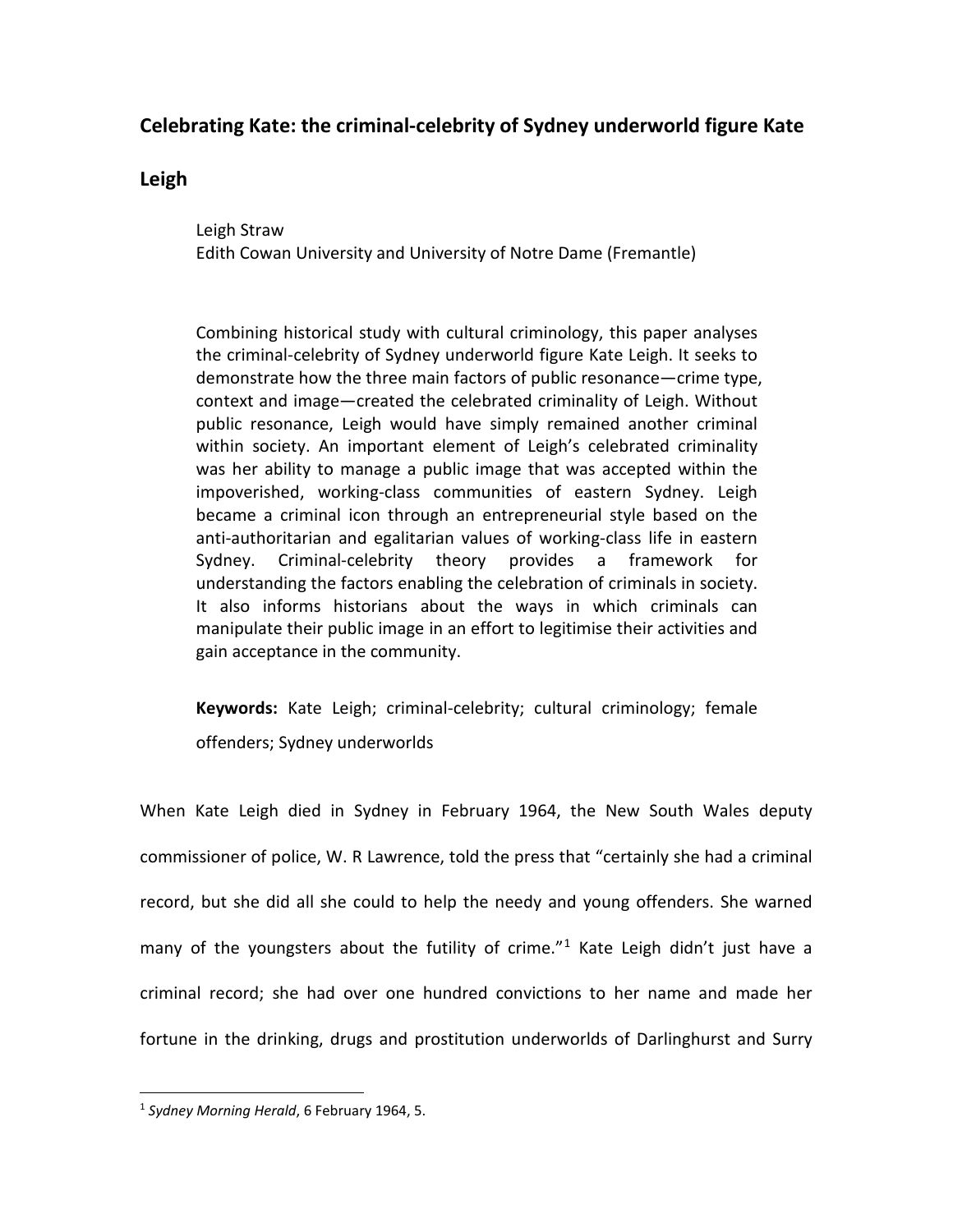Hills.<sup>[2](#page-3-0)</sup> Despite her extensive criminal record, Deputy Commissioner Lawrence recognised Leigh as more than just another criminal within society. Lawrence's statement captures popular perceptions of Leigh's criminality. Leigh's criminal career resonated with the very poor of Surry Hills, earning her a reputation as a woman of the people and turning her into a "colourful celebrity".<sup>[3](#page-3-1)</sup> Kate Leigh's crimes, social context and public image were therefore instrumental in turning her into a criminal-celebrity.

Combining historical study with cultural criminology, this paper uses criminalcelebrity theory to analyse how Kate Leigh became a celebrated criminal. Criminality becomes celebrated when the crime type is acceptable and of interest, and the context, time and image of the criminal resonates with the public. A key part of Leigh's celebrated identity was her ability to endorse a public image of herself as a "Sly Grog Queen" providing liquor to locals suffering from the early closure of pubs each night. In the everyday lives of working-class people in inner Sydney, sly-grog selling—the sale of liquor from unlicensed premises—was an accepted criminal activity. Leigh manipulated this popular image in an effort to cover up the reality of a crime empire also funded by drug dealing and maintained through violence—activities that were less accepted in the community. Kate Leigh also crafted an image of herself as a "benevolent matriarch"<sup>[4](#page-3-2)</sup> to the local Surry Hills kids. Leigh went from being an ordinary criminal to a celebrity

<span id="page-3-0"></span><sup>&</sup>lt;sup>2</sup> State Penitentiary for Women, Long Bay, "Photograph Description Book 1910-1930," State Records New South Wales (hereafter SRNSW), NRS 2496, No. 188, 3/6007; "Photograph Description Book 1930–1970," SRNSW, NRS 2497, No. 839, 14/3137; New South Wales Police, *Police Gazette 1902–1930*, SRNSW microfilm, REF 1/MAV/FM4/10916; New South Wales Police, *Police Gazette 1931–1960*, print copies, Q343.99105/1; Larry Writer, *Razor: Tilly Devine, Kate Leigh and the Razor Gangs* (Sydney: Pan Macmillan, 2001), 10. l

<span id="page-3-1"></span><sup>3</sup> *Barrier Miner* (Broken Hill), 1 April 1954, 3.

<span id="page-3-2"></span><sup>4</sup> Kay Saunders, *Notorious Australian Women* (Sydney: Harper Collins, 2011), 202.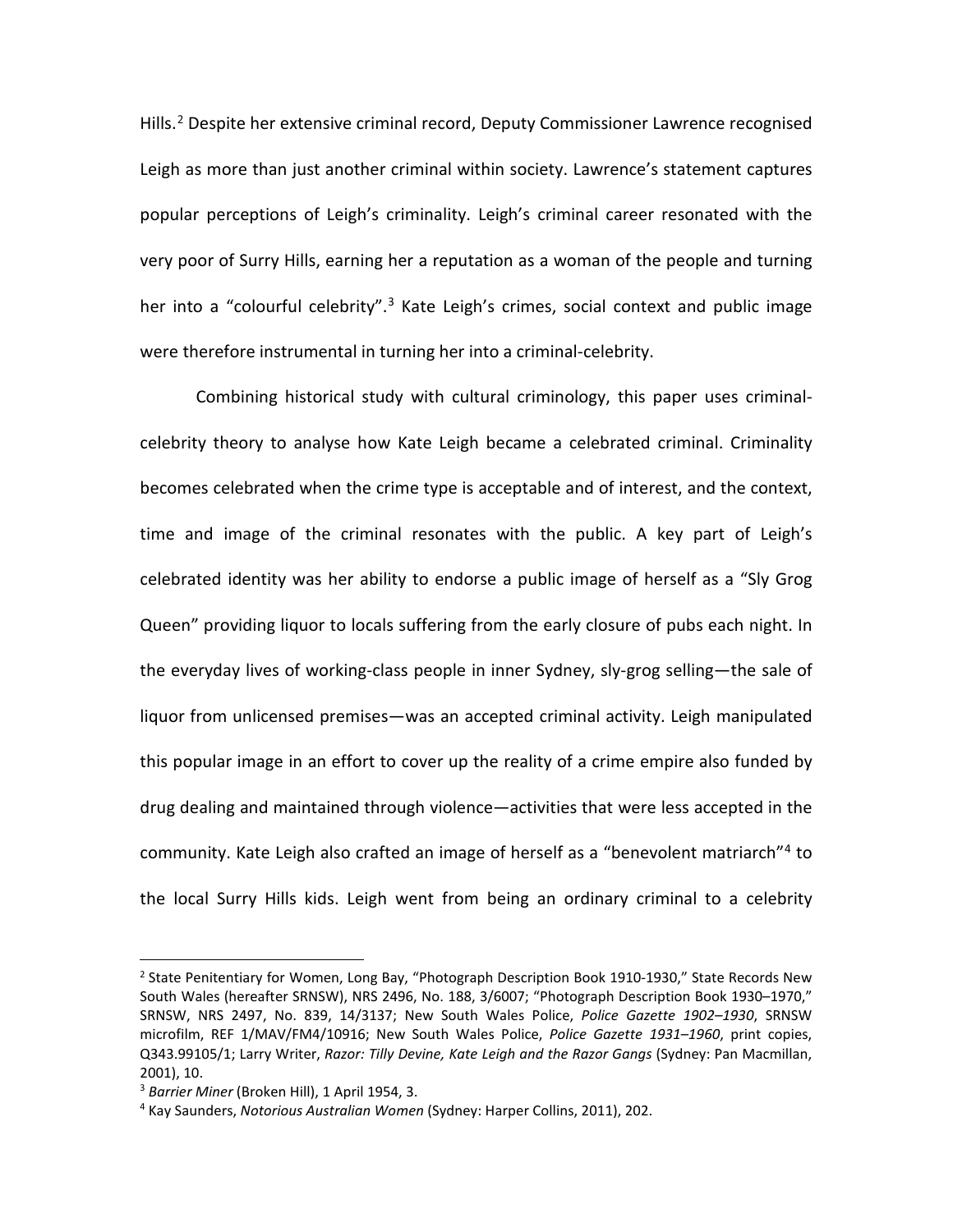through changes that occurred in how her image was portrayed in the press. As a younger woman, in the 1920s and 1930s, she played a central role in the crime and violence marking Sydney underworlds at that time. From the 1940s—as an older woman and no longer a key crime figure in the city—Leigh posed less of a threat. Thus, newspapers were more amenable to a community-minded image. This paper also argues that understanding the factors needed to create criminal-celebrity can inform historians about the ways in which criminals manipulate their public images in an effort to legitimise their activities and gain acceptance in the community. In this way, criminals can influence the popular images perpetuated of them in society, particularly those with the ability to use mainstream media.

#### **Underworld queen**

Kathleen Mary Josephine Beahan was born in Dubbo, New South Wales on 10 March 1881. She was the eighth child in a large, poor Catholic family.<sup>[5](#page-4-0)</sup> Her parents, Timothy and Charlotte, struggled to make ends meet. Kathleen started wandering the streets as a teenager and was brought before the authorities in Dubbo. Labelled a wayward girl, she was sent to the Parramatta Industrial School for Girls where it was hoped she would reform her ways. Kate was instructed in the ways of being a good woman. She cleaned and cooked, and sewed and washed clothes. Like the other young girls around her—

<span id="page-4-0"></span><sup>5</sup> New South Wales Government, "11430/1881 BEAHAN, CATHERINE MARY JOSEPHINE," *Registry of Births, Deaths and Marriages,* reproduced birth certificate in possession of author; Judith Allen, "Leigh, Kathleen Mary (Kate) (1881–1964)," *Australian Dictionary of Biography*, National Centre of Biography, Australian National University, accessed 15 January 2013, http://adb.anu.edu.au/biography/leigh-kathleen-marykate-7164/text12375; Judith A. Allen, *Sex and Secrets: Crimes Involving Australian Women Since 1880*  (Oxford: Oxford University Press, 1990), 170. l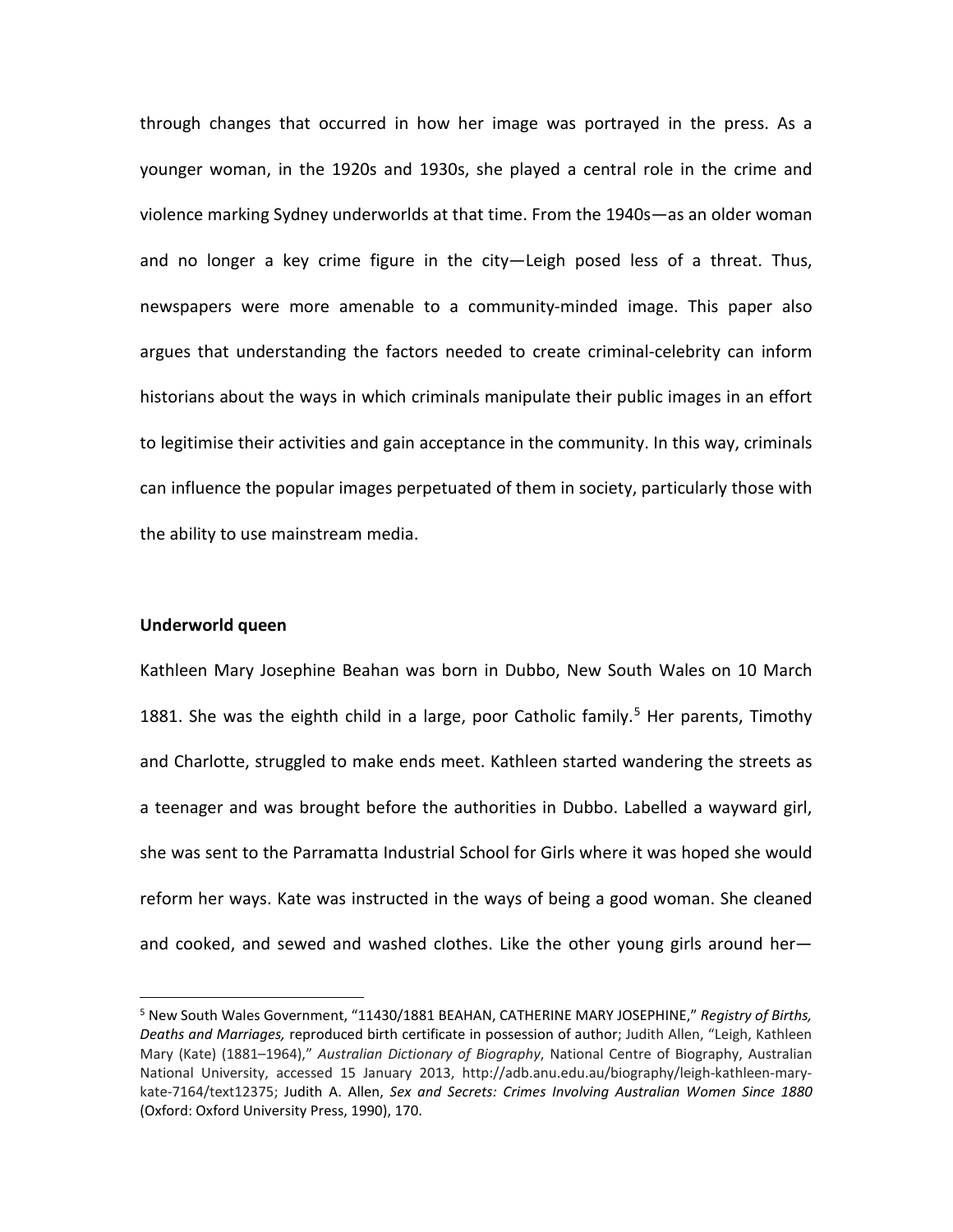there were 186 girls in the institution in  $1898^6$ —Kate was instructed as a "domestic apprentice".<sup>[7](#page-5-1)</sup> The Parramatta Industrial School for Girls was first and foremost an institution charged with "saving the uncontrollable girl from the many pitfalls that are before her if she is left to her own devices".<sup>[8](#page-5-2)</sup>

Not long after her release from the school, Kate started working in local factories and shops around Glebe and Surry Hills but soon began associating with street gangs.<sup>[9](#page-5-3)</sup> Kate was arrested for vagrancy in 1901 and received fourteen days' hard labour in prison.<sup>[10](#page-5-4)</sup> A year later she married small-time crook James Lee (Leigh), but he was charged in 1905 with assault and robbery of their Glebe landlord. Kate, trying to get James off the charges, claimed her husband overreacted when he found her in bed with the landlord. Leigh was charged with perjury but was acquitted at the end of the trial.<sup>[11](#page-5-5)</sup>

Kate eventually separated from her husband and, despite convictions for using insulting words and keeping a house frequented by prostitutes, she kept under the police radar until she got involved with another local crook. Samuel Freeman, charged alongside his friend Ernest "Shiner" Ryan with the Eveleigh Railway Workshops robbery of May 1914, faced life in prison. Kate offered Freeman an alibi. Heralded as the first

<span id="page-5-0"></span><sup>6</sup> "Parramatta Industrial School for Girls," *Sydney Morning Herald*, 27 July 1899, 4.  $\overline{\phantom{a}}$ 

<span id="page-5-1"></span><sup>7</sup> Bonny Djurie, *Abandon All Hope: A History of Parramatta Girls Industrial School* (Georges Terrace: Chargan My Book, 2008), 61.

<span id="page-5-2"></span><sup>8</sup> *Sydney Morning Herald,* 17 November 1911, 6.

<span id="page-5-3"></span><sup>9</sup> Writer, *Razor*, 10–11.

<span id="page-5-4"></span><sup>&</sup>lt;sup>10</sup> "Photograph Description Book 1910–1930," SRNSW, NRS 2496, No. 188, 3/6007; Allen, "Leigh, Kathleen Mary (Kate) (1881–1964)"; James Morton and Susanna Lobez, *Gangland Australia: Colonial Criminals to the Carlton Crew* (Melbourne: Melbourne University Press, 2007), 21.

<span id="page-5-5"></span> $11$  Other historical works refer to Kate Leigh being found guilty of perjury and sentenced to five years' imprisonment in Long Bay Prison. I could find no record of this conviction and instead found only "acquittal" details in newspapers. The only perjury conviction listed on Kate Leigh's prison record is for her alibi in the case against Samuel Freeman in 1914. See: New South Wales Police, "RETURN OF PRISONERS TRIED AT CIRCUIT COURTS AND COURT OF QUARTER SESSIONS," *Police Gazette*, 31 January 1906, 44, SRNSW microfilm, REF 1/MAV/FM4/10916; *Sydney Morning Herald,* 22 November 1905, 6.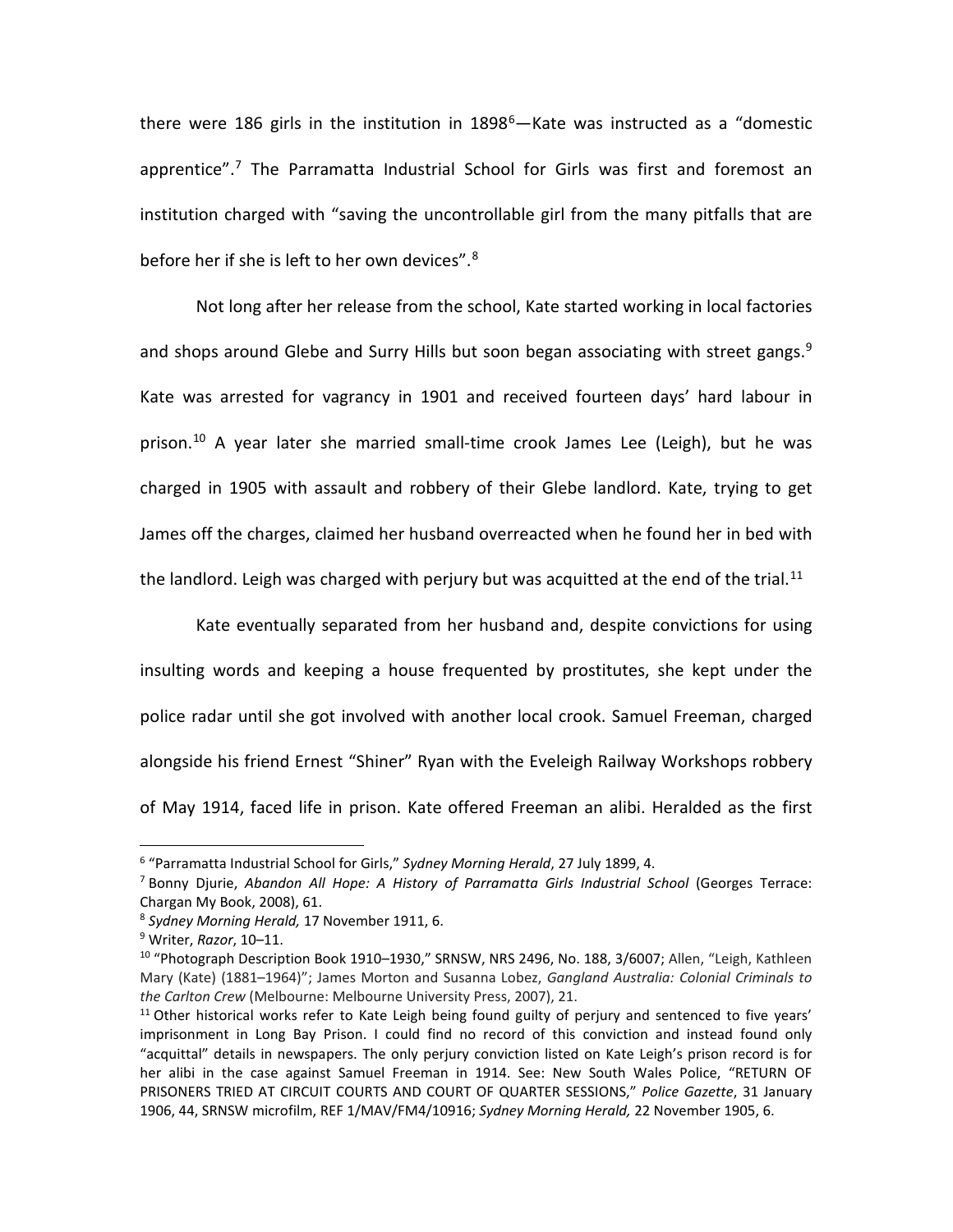Australian armed robbery using a getaway car, the Eveleigh heist was a national sensation and brought Leigh to the attention of newspaper readers across the country. Kate Leigh was imprisoned for five years for perjury and had to place her daughter, Eileen, in a convent while she served her time.<sup>[12](#page-6-0)</sup>

When Kate Leigh was released from prison in 1919, she set about running her own business through the sly-grog trade. In 1922, her second husband, John Barry, joined Kate in the business, but their association did not last long.<sup>[13](#page-6-1)</sup> Leigh's sly-groggery in Riley Street became her mainstay through many years of crime.<sup>[14](#page-6-2)</sup> Twenty years after her entry into sly-grogging Kate was still known for storing large quantities of alcohol in her houses. In May 1943, she was charged with possession of over 1,000 bottles of beer, 84 bottles of whisky and a bottle of wine, all hidden under the floorboards in her Surry Hills home.<sup>[15](#page-6-3)</sup> While the sly-grog business was her mainstay, Leigh was a cocaine dealer and brothel-owner, competing with her local archrival Tilly Devine. In these violent years of razor gangs and street wars, Leigh and Devine fought each other for control of the inner-city streets and illicit trade in women, drugs and booze. Leigh was a tough and often brutal crime boss who protected her employees and was not timid in taking out rival gang members. She claimed self-defence when she shot and killed Devine associate "Snowy" Prendergast, in 1930, and reportedly told a policeman, "I'll stick a knife right into your heart" if he questioned one of her workers any further about her

<span id="page-6-0"></span><sup>&</sup>lt;sup>12</sup> State Penitentiary for Women, Long Bay, "Photograph Description Book, 1930–1970," SRNSW, NRS 2497, No. 839, 14/3137; Writer, *Razor*, 15. j

<span id="page-6-1"></span><sup>13</sup> Writer, *Razor*, 11.

<span id="page-6-2"></span><sup>14</sup> Allen, *Sex and Secrets,* 171; Allen, "Leigh, Kathleen Mary (Kate) (1881–1964)".

<span id="page-6-3"></span><sup>15</sup> "Cache of Liquor Forfeited," *Canberra Times*, 25 May 1943, 4.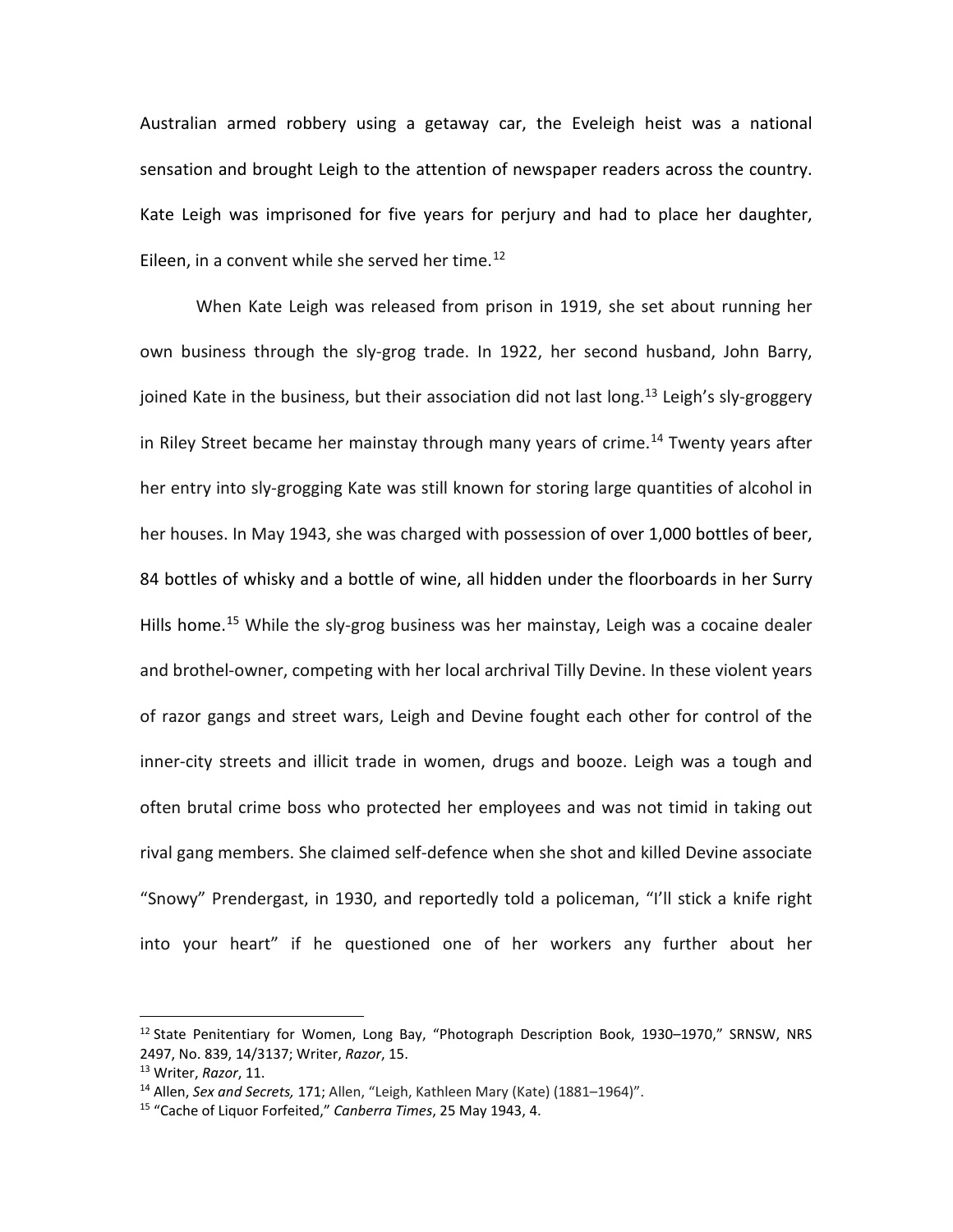employment.[16](#page-7-0) By the early 1930s, Kate Leigh had forged a career as a vice-queen in a city offering endless opportunities for a crime entrepreneur.

#### **Kate Leigh as criminal-celebrity**

Despite her many convictions and dominance in organised crime in Darlinghurst and Surry Hills, Kate Leigh could have remained just another criminal. What sets Leigh's criminal career apart from other crooks in Sydney at the time is her celebrity status. Kate Leigh's criminality resonated with the public, aided by an accommodating press and her own manipulation of her public image, allowing her to become a local hero.<sup>[17](#page-7-1)</sup> Kate Leigh's celebrated criminality was made possible by a fascinated public interested in her illegal exploits and willing to accept her crimes as part of working-class life in eastern Sydney.

Criminals have long fascinated the public. Early celebrated criminals include bandits such as Robin Hood, made famous in popular accounts from the fifteenth century,[18](#page-7-2) and highwayman Dick Turpin and thief-taker turned thief himself Jonathan Wild, both of whom feature in sensationalist accounts from the eighteenth century creating a "popular discourse of the dangerous individual". [19](#page-7-3) Public fascination with crime has dramatically increased from the start of the twentieth century with the

<sup>16</sup> *Northern Star* (Lismore), 15 February 1929, 5. j

<span id="page-7-1"></span><span id="page-7-0"></span><sup>17</sup> Writer, *Razor*, 278.

<span id="page-7-3"></span><span id="page-7-2"></span><sup>18</sup> Eric Hobsbawm, *Bandits:* (New York: Delacorte Press, 1969); Graham Seal, *The Outlaw Legend: A Cultural Tradition in Britain, America, and Australia* (Cambridge: Cambridge University Press, 1996), 1–18. <sup>19</sup> R. Kennedy, "The Dangerous Individual and the Social Body," in *Thinking Through the Body of the Law*, ed., P. Cheah, D. Fraser and J. Grbich (Sydney: Allen & Unwin, 1996), 195.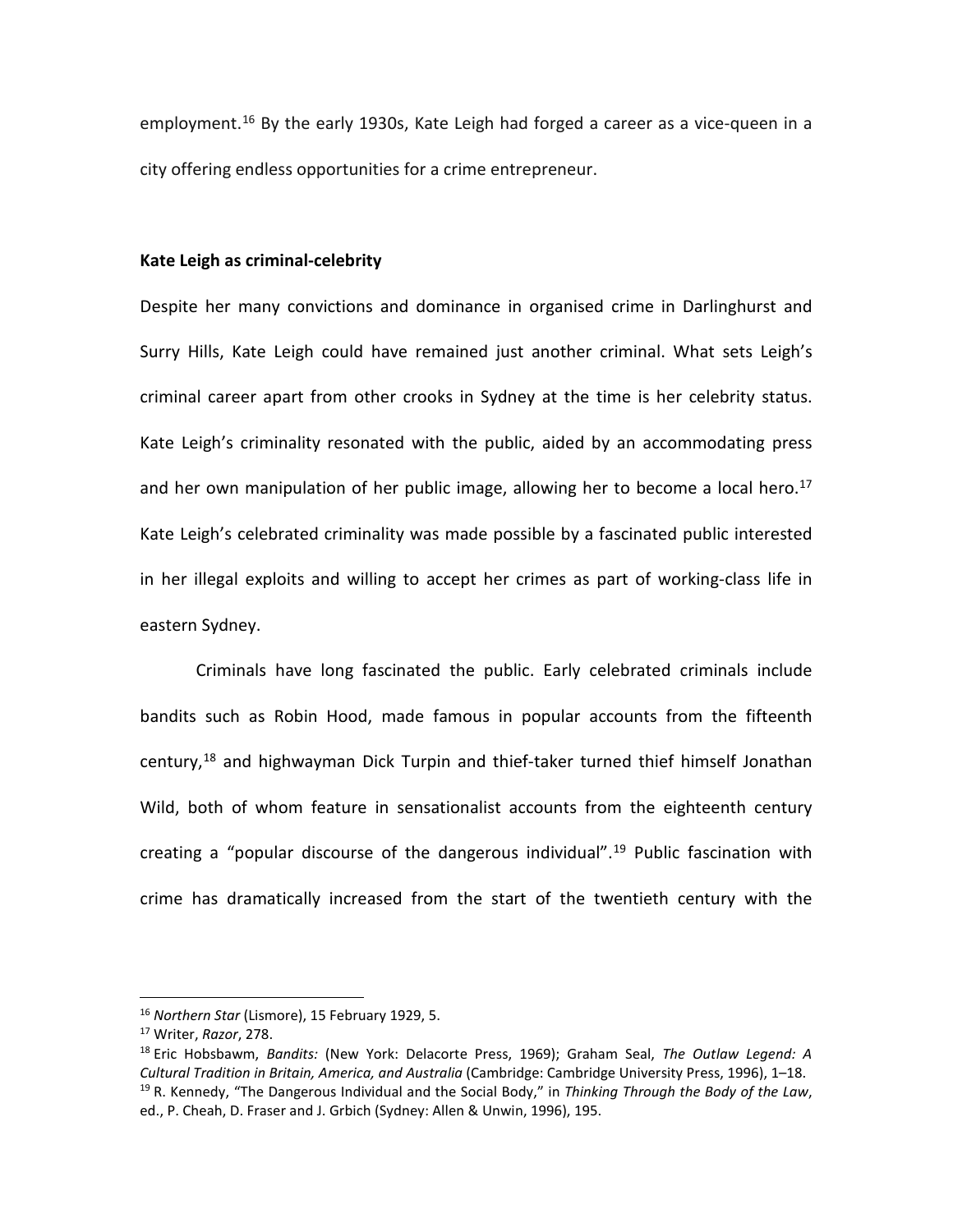popularity of true-life depictions of crime in print, television and cinema.<sup>[20](#page-8-0)</sup> Crime has thus been used for entertainment and consumption, and a discourse of "celebrity" has created celebrated criminality on a scale not seen before. $21$ 

Celebrated criminality is framed within cultural criminology and an understanding that "cultural dynamics carry within them the meaning of crime". [22](#page-8-2) The culture of everyday life is important for the ways in which crime, as a product of social relations, is determined against a dominant morality.<sup>[23](#page-8-3)</sup> Those with power in society ultimately define and shape what is termed criminal or deviant.<sup>[24](#page-8-4)</sup> How the public experiences, gives meaning to, and expresses crime turns it into "an expressive human activity" providing insights into "collective meanings and collective identity".<sup>[25](#page-8-5)</sup> At one level, criminal acts are used to exert social control and maintain tradition, conformity and value within society. Crimes are depicted as adversely affecting society and elicit public reactions of horror, fear or disgust. $26$  At another level, criminal acts can become something else entirely when the public celebrates deviance and resistance within criminal acts. This "delight in being deviant" allows the public to transgress and engage with crime in a way that the morality of a non-criminal everyday life does not allow.<sup>[27](#page-8-7)</sup>

<span id="page-8-0"></span><sup>20</sup> David Nash and Anne-Marie Kilday, "Introduction," in *Histories of Crime. Britain 1600–2000*, ed., A. Kilday and D. Nash (Hampshire: Palgrave Macmillan, 2010), 5.  $\overline{a}$ 

<span id="page-8-1"></span><sup>&</sup>lt;sup>21</sup> Ruth Penfold-Mounce, *Celebrity, Culture and Crime: The Joy of Transgression* (Basingstoke: Palgrave Macmillan, 2010), 61–69.

<span id="page-8-2"></span><sup>22</sup> Jeff Ferrell, Keith Hayward and Jock Young, *Cultural Criminology: An Invitation* (London: SAGE, 2008), 2.

<span id="page-8-3"></span><sup>&</sup>lt;sup>23</sup> Mike Presdee, *Cultural Criminology and the Carnival of Crime* (London: Routledge, 2000), 5.

<span id="page-8-4"></span><sup>24</sup> Ferrell, *Cultural Criminology: An Invitation*, 15; Presdee, 16–17.

<span id="page-8-6"></span><span id="page-8-5"></span><sup>&</sup>lt;sup>25</sup> Ferrell, Cultural Criminology: An Invitation, 2.<br><sup>26</sup> Presdee, 4–5; Presdee and Carver, Cultural Criminology and the Carnival of Crime, 23–24; Penfold-Mounce, *Celebrity, Culture and Crime*, 69.

<span id="page-8-7"></span><sup>27</sup> Presdee, 4–5; Presdee and Carver, *Cultural Criminology and the Carnival of Crime*, 23–24.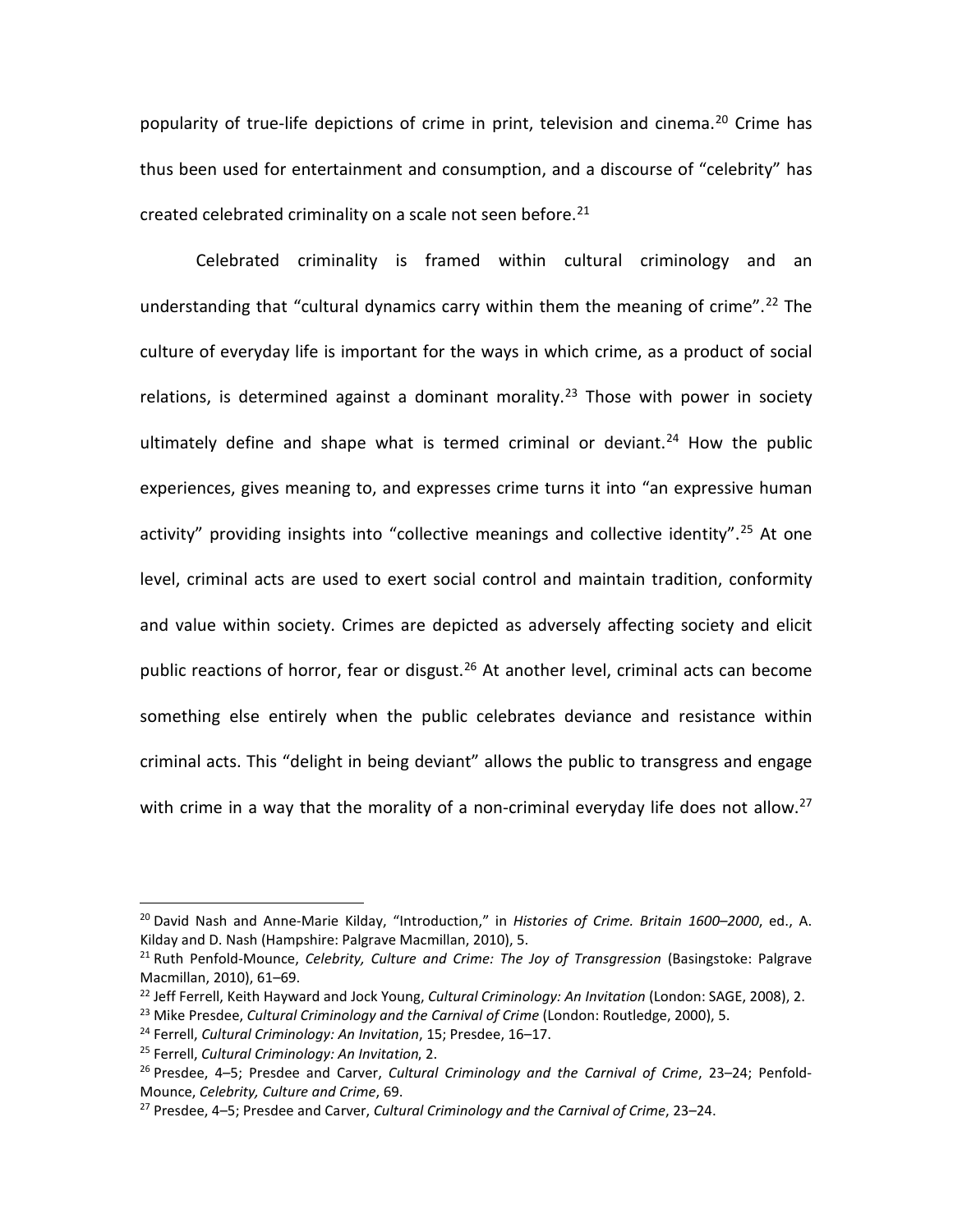This is what has been termed the "joy of transgression".<sup>[28](#page-9-0)</sup> Transgression arises from a criminal's connection to the public. For a criminal to become celebrated, they must resonate with the public, usually in a voyeuristic way. Responses can include consumption as a fan, conversations around media stories or feeling unable to avoid a criminal due to their regular presence in the media. Dismissing the attention given in the media to a particular individual is also a response. As a part of mass media, the culture industry places not constraints of who becomes a celebrity, therefore providing criminals with the opportunity to become celebrities. [29](#page-9-1)

A variety of explanations has been offered in an effort to understand why criminals resonate with the public. Psychological explanations point to the public's fascination with the "other" as a form of rebellion and transgression. Crime can elicit feelings of pleasure and excitement as much as fear and horror. Psychological studies of transgression offer insights into the "amoral delight" of crime. As the example of Kate Leigh will demonstrate, the female offender is a prime example of social perceptions and reactions to the "monstrous other" involved in crime.<sup>30</sup>

From cultural and sociological viewpoints, public fascination with criminals reflects the society in which they operate. Cultural explanations point to resonance with "the values and conflicts of a group of people at a certain time".<sup>[31](#page-9-3)</sup> The American gangster myth of the 1930s is a prime example of celebrated criminals understood within a society oppressed by the Depression and viewing gangsters as fighting the state,

<span id="page-9-0"></span><sup>28</sup> Penfold-Mounce, *Celebrity, Culture and Crime*, 4–7.  $\overline{a}$ 

<span id="page-9-1"></span><sup>29</sup> Penfold-Mounce, *Celebrity, Culture and Crime*, 63, 64, 69.

<span id="page-9-2"></span><sup>30</sup> Penfold-Mounce, *Celebrity, Culture and Crime*, 72, 73; P. Brophy, "Horality – The Textuality of Contemporary Horror Films," *Screen* 27.1 (1986): 5–8.

<span id="page-9-3"></span><sup>31</sup> Penfold-Mounce, *Celebrity, Culture and Crime*, 75.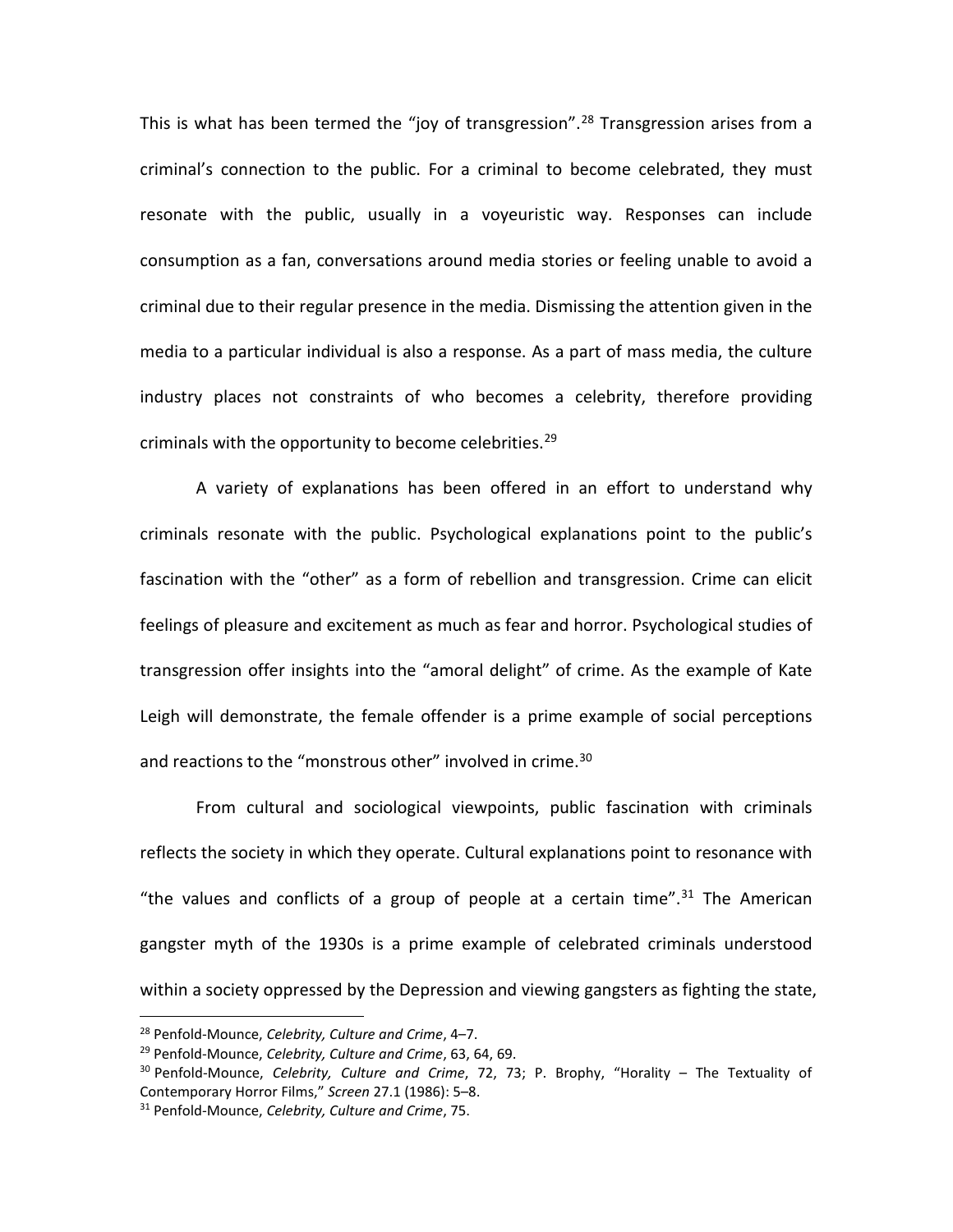particularly corrupt banks.<sup>[32](#page-10-0)</sup> A sociological approach to celebrated criminality—relating to transgression—suggests that crime is celebrated most obviously in a disenchanted society, most prominently one affected by severe deprivation. Criminals can become role models for those who are deprived of opportunities, confined to poverty, and excluded from modern consumerism.<sup>33</sup>

According to Penfold-Mounce, criminal-celebrities can be subdivided into four main groups: the social bandit, criminal hero, underworld exhibitionist, and ubiquitous criminal.<sup>[34](#page-10-2)</sup> Within each group, celebrated criminality is reliant upon three key factors of resonance: crime type, context, and image.<sup>[35](#page-10-3)</sup> These factors of resonance are all present in Kate Leigh's celebrated criminality and identity as a criminal hero.

A key factor in a criminal's resonance with the public is crime type. Either favourable or negative responses to crime will elicit public acceptance, interest or horror.<sup>[36](#page-10-4)</sup> In Kate Leigh's case, acceptance of her crimes and continued interest in her criminality in the eastern Sydney communities combined to turn her into a celebrated criminal. However, community acceptance of criminality is dependent upon the criminal's motivation and the seriousness of the crime. Kate Leigh evoked favourable responses from working-class people in Darlinghurst and Surry Hills because she was a sly-grog seller. As will be discussed further, Kate's ability to market an image of herself as a sly-grogger and play down her involvement in drugs and prostitution was calculated to maintain her acceptance in the community.

<sup>32</sup> Penfold-Mounce, *Celebrity, Culture and Crime*, 76–77.  $\overline{a}$ 

<span id="page-10-1"></span><span id="page-10-0"></span><sup>33</sup> Penfold-Mounce, *Celebrity, Culture and Crime*, 79.

<span id="page-10-2"></span><sup>34</sup> Penfold-Mounce, *Celebrity, Culture and Crime*, 83–92.

<span id="page-10-3"></span><sup>35</sup> Penfold-Mounce, *Celebrity, Culture and Crime*, 97–108.

<span id="page-10-4"></span><sup>36</sup> Penfold-Mounce, *Celebrity, Culture and Crime,* 97.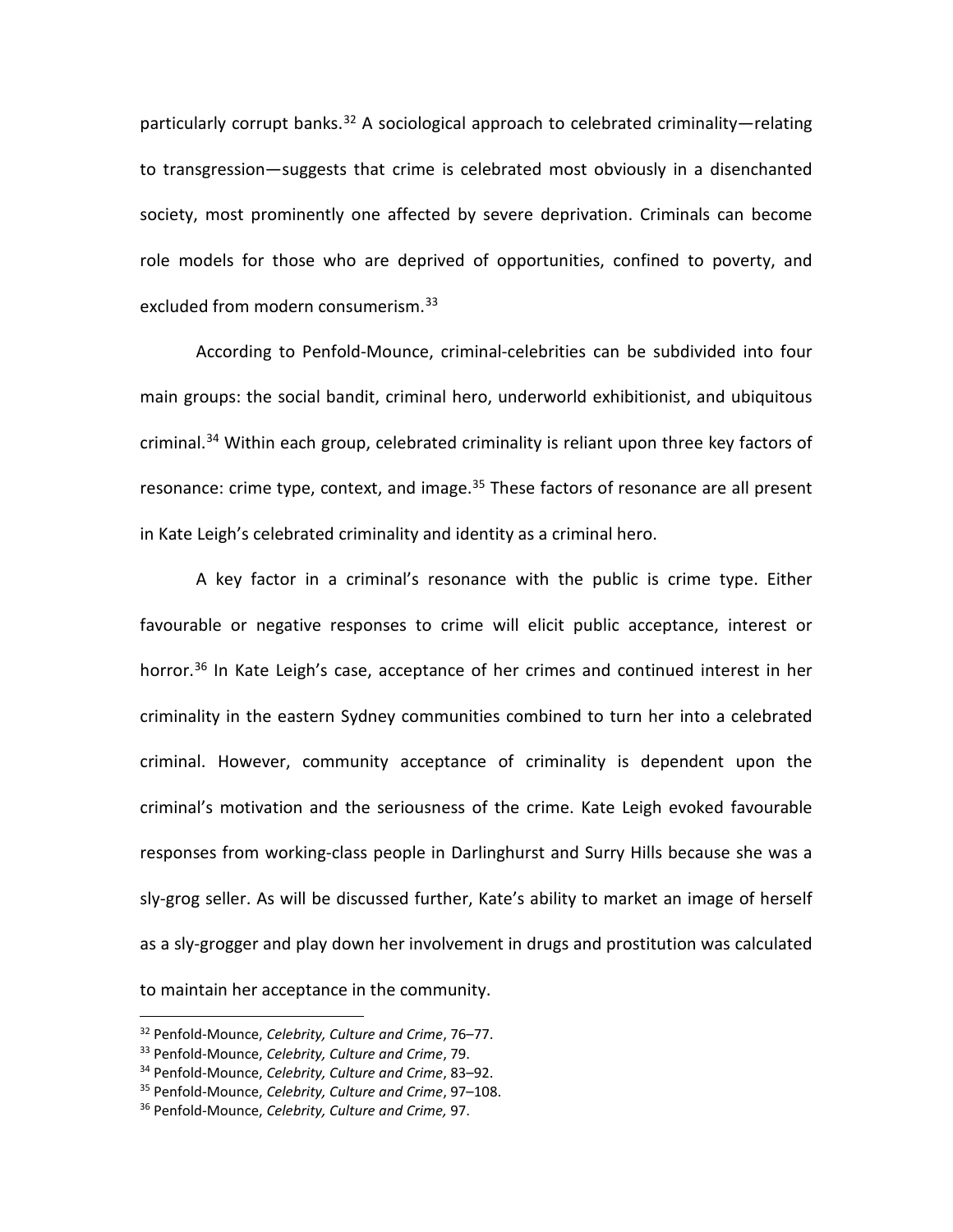The sly-grog trade was a product of both the everyday habits of ordinary Australians and campaigns to limit alcohol consumption. The temperance movement was active in Australia from the 1830s. Advocates looked to education and reformation of the individual as key aims in dealing with the social ills of excessive drinking. Their efforts were closely linked to ideas about the regeneration of society through dealing with the vice of drunkenness.<sup>[37](#page-11-0)</sup> The Australian temperance movement was responsible for pressuring state governments into greater regulation of the supply of alcohol. The Licensing Amendment Bill of 1905 in New South Wales brought in stricter licensing control of hotels, widely regulated the supply of alcohol and outlawed unlicensed Sunday drinking and drinking in unlicensed premises. Temperance campaigns were also responsible for achieving a six o'clock closing time for pubs across five states during and after the First World War. This was enacted in New South Wales under the Holman Government's Liquor Act of 1916, closing all pubs at 6 pm.<sup>[38](#page-11-1)</sup> The anti-drink campaign lasted longer in NSW than other states, and it was the only state in the early twentieth century to hold a referendum on prohibition.<sup>[39](#page-11-2)</sup>

Regulation of hotels and new closing times stemmed some of the flow of alcohol, but sly-grog shops remained popular. Sly-grog selling had been around in Australia for many decades and the press reported on the moral panics concerning "nurseries of crime" and immorality in poor neighbourhoods. In July 1857, a Goulburn press article featured in the *Sydney Morning Herald* to publicise an image of sly-grog shops as "the

<span id="page-11-0"></span><sup>&</sup>lt;sup>37</sup> Quentin Beresford, "Drinkers and the Anti-Drink Movement in Sydney, 1870–1930" (PhD thesis, Australian National University, 1984), 1–2. j

<span id="page-11-1"></span><sup>38</sup> Writer, *Razor*, 39.

<span id="page-11-2"></span><sup>&</sup>lt;sup>39</sup> Beresford, "Drinkers and the Anti-Drink Movement in Sydney, 1870-1930," vii.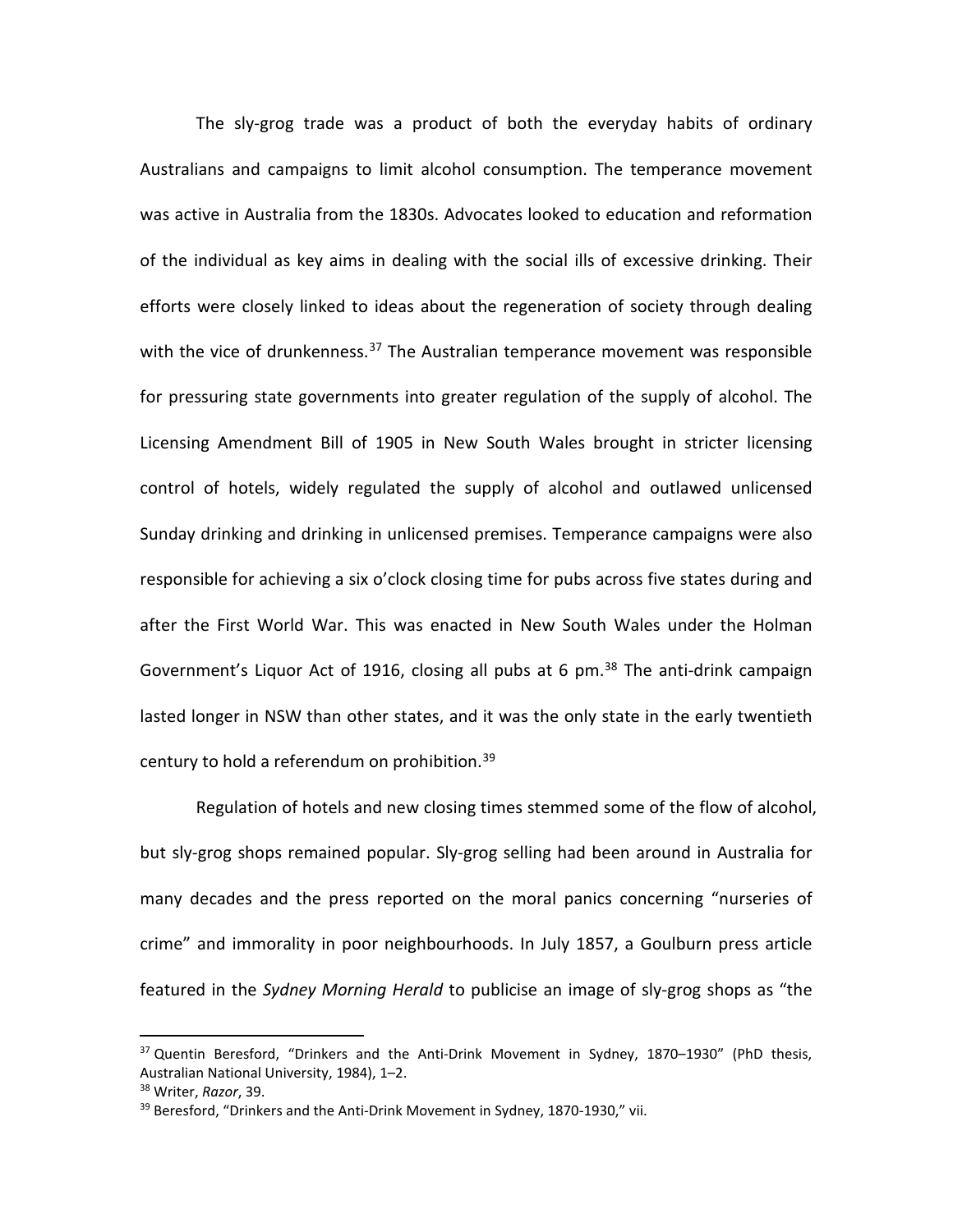curse of the country" where, in these "dens of infamy and shame … many a single hearted youth trace the ruin of his character, and his initiation into every species of evil and immorality".<sup>[40](#page-12-0)</sup> However, despite the fact that it did not create sly-grog selling, the *Liquor Act* increased demand for the illicit supply of alcohol, and unlicensed drinking was forced underground. Sly-grog shops were now more popular than ever before.<sup>[41](#page-12-1)</sup>

By the 1920s, sly-grog shops were centralised within the inner-city neighbourhoods of eastern Sydney.<sup>[42](#page-12-2)</sup> Usually run out of a back room in terraced houses or small shop premises, sly-grog shops accommodated a growing number of locals demanding beer or spirits outside of early closing hours. Of the three main categories of drinkers in Sydney at the time—social outcasts, the working class and "respectable" society—working-class men and women felt most aggrieved at the loss of their drinking rights.<sup>[43](#page-12-3)</sup> Most working-class Sydneysiders drank in public houses, the main sites of protest of reformers. The Sunday session down at the local pub was especially targeted in the new legislation to curb after-hours drinking and force working men back home to their families.<sup>[44](#page-12-4)</sup> Working-class people in the inner-city areas—everyday drinkers—were thus the prime supporters of the sly-grog trade.<sup>[45](#page-12-5)</sup> The plight of working-class drinkers was also supported by media acceptance of the sly-grog trade in Sydney. Some local press emphasised the need for inner-city workers to enjoy a drink on a Sunday. As one

<sup>40</sup> "Our Social Position: Baneful Effects of Sly-Grog Selling," *Sydney Morning Herald*, 28 July 1857, 4. l

<span id="page-12-1"></span><span id="page-12-0"></span><sup>41</sup> Beresford, "Drinkers and the Anti-Drink Movement in Sydney, 1870–1930," 232.

<span id="page-12-2"></span><sup>42</sup> Allen, *Sex and Secrets*, 174.

<span id="page-12-3"></span><sup>&</sup>lt;sup>43</sup> Beresford, "Drinkers and the Anti-Drink Movement in Sydney, 1870–1930," xiii-xiv.

<span id="page-12-4"></span><sup>&</sup>lt;sup>44</sup> Beresford, "Drinkers and the Anti-Drink Movement in Sydney, 1870–1930," xiii.

<span id="page-12-5"></span><sup>45</sup> Beresford, "Drinkers and the Anti-Drink Movement in Sydney, 1870–1930," 229.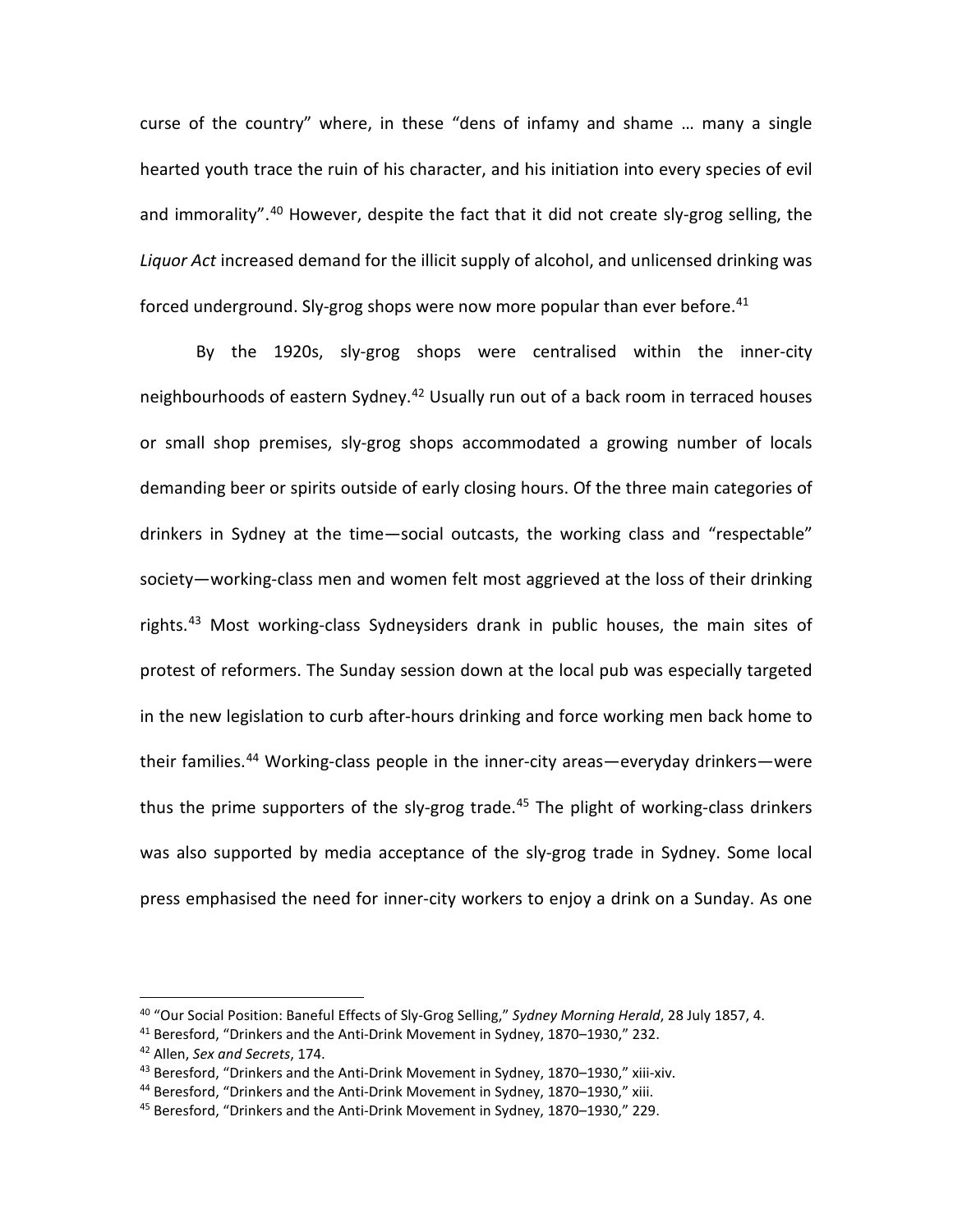newspaper argued, "If the laws do not command man's respect, they would not observe them". [46](#page-13-0)

Local support for unlicensed drinking legitimised Kate Leigh's criminal activities and allowed her to take advantage of the context in which she found herself. A culture of resentment against early pub closing<sup>[47](#page-13-1)</sup> allowed acceptance of her crime type and ongoing interest in her fight against liquor restrictions imposed on working people through repressive reforms. For ordinary drinkers, "sly-grogging was a way of life, even an economic necessity". <sup>[48](#page-13-2)</sup>

Some criminals take advantage of being born in a place and time that benefits acceptance of their crimes.<sup>[49](#page-13-3)</sup> Time, place and circumstance are vital to how a criminal will resonate with the public.<sup>[50](#page-13-4)</sup> Social and political tensions, change, instability and repression can create a context in which criminals are celebrated as reacting against these circumstances.<sup>[51](#page-13-5)</sup> By the 1920s, eastern Sydney was the heartland of prostitution, drugs, gambling and sly-grog underworlds.<sup>[52](#page-13-6)</sup> Kate Leigh's celebrated criminality was dependent on the social, political and cultural context in which she conducted her criminal activities. Leigh used this context to achieve celebrated status by appealing to a repressed public and marketing a favourable image within the context of working-class

<span id="page-13-0"></span><sup>46</sup> *Australian Star*, 5 March 1908 cited in Beresford, "Drinkers and the Anti-Drink Movement in Sydney, 1870–1930," 234. l

<span id="page-13-1"></span><sup>&</sup>lt;sup>47</sup> Tanja Luckins, "'Satan Finds some Mischief'?: Drinkers' Responses to the Six o'clock Closing of Pubs in Australia, 1910s–1930s," *Journal of Australian Studies* 32.3 (2008): 297.

<span id="page-13-2"></span><sup>48</sup> Luckins, "'Satan Finds some Mischief'?" 297.

<span id="page-13-3"></span><sup>49</sup> P. Kooistra, *Criminals as Heroes: Structure, Power and Identity* (Bowling Green: Bowling Green State University Press, 1989), 158.

<span id="page-13-4"></span><sup>50</sup> Penfold-Mounce, *Celebrity, Culture and Crime*, 101.

<span id="page-13-5"></span><sup>51</sup> Kooistra, *Criminals as Heroes: Structure, Power and Identity*, 158.

<span id="page-13-6"></span><sup>52</sup> Allen, *Sex and Secrets*, 174.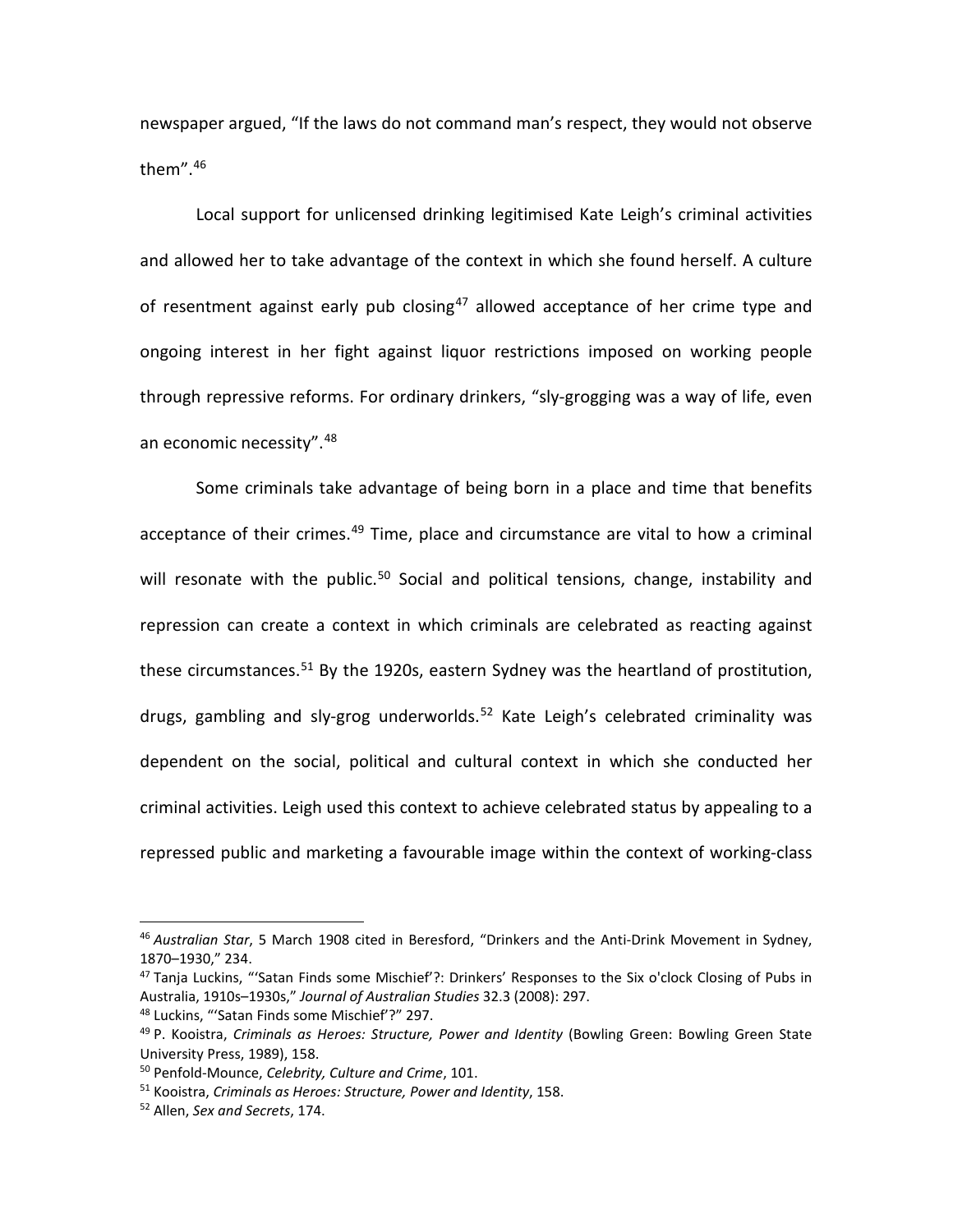eastern Sydney life.<sup>[53](#page-14-0)</sup> Kate Leigh provided the local community with access to alcohol at a time when ordinary drinkers felt repressed by new legislation aimed at curbing their everyday social habits. The media played their part in perpetuating the acceptance of Kate's sly-grog selling. Downplaying her wider connection to organised crime (especially through drug dealing), the newspapers treated Kate Leigh "as a kindly provider of a social service in a repressive era, against whom no real 'wrong-doing' was convincingly proved". [54](#page-14-1) Perceptions of what makes a crime change over time are dependent on community acceptance. In the case of Kate Leigh, emphasis on her sly-grog selling as her mainstay allowed her to gain popular acceptance, given that it was criminalised but not viewed as a serious crime in her local communities.

The gendered nature of Leigh's crimes is another consideration in looking at crime type and context. While it has been argued that women were largely excluded from the drinking culture in colonial Australia, with drinking viewed as a "masculine privilege", [55](#page-14-2) there was greater acceptance of female involvement in work associated with drinking, whether as barmaids, publicans or sly-grog sellers.<sup>[56](#page-14-3)</sup> By the 1930s, there was also greater acceptance of female drinking, but within the home.<sup>[57](#page-14-4)</sup> This acceptance of female drinking in the home assisted female sly-grog sellers. Instead of being outcast by the local community, they were affectionately treated as matriarchs by locals in the

<span id="page-14-0"></span><sup>53</sup> Penfold-Mounce, *Celebrity, Culture and Crime*, 103, 104. į

<span id="page-14-1"></span><sup>54</sup> Allen, "Leigh, Kathleen Mary (Kate) (1881–1964)".

<span id="page-14-2"></span><sup>55</sup> Marilyn Lake, "The Politics of Respectability: Identifying the Masculinist Context," *Historical Studies* 22.86 (1986): 116–31; Judith Allen, "'Mundane Men': Historians, Masculinity and Masculinism," *Historical Studies* 22.89 (1987): 617–28.

<span id="page-14-3"></span><sup>56</sup> Clare Wright, *Beyond the Ladies Lounge: Australia's Female Publicans* (Melbourne: Melbourne University Press, 2003).

<span id="page-14-4"></span><sup>57</sup> Diane Kirkby, "'Beer, Glorious Beer': Gender Politics and Australian Popular Culture," *Journal of Popular Culture* 37.2 (2003): 247.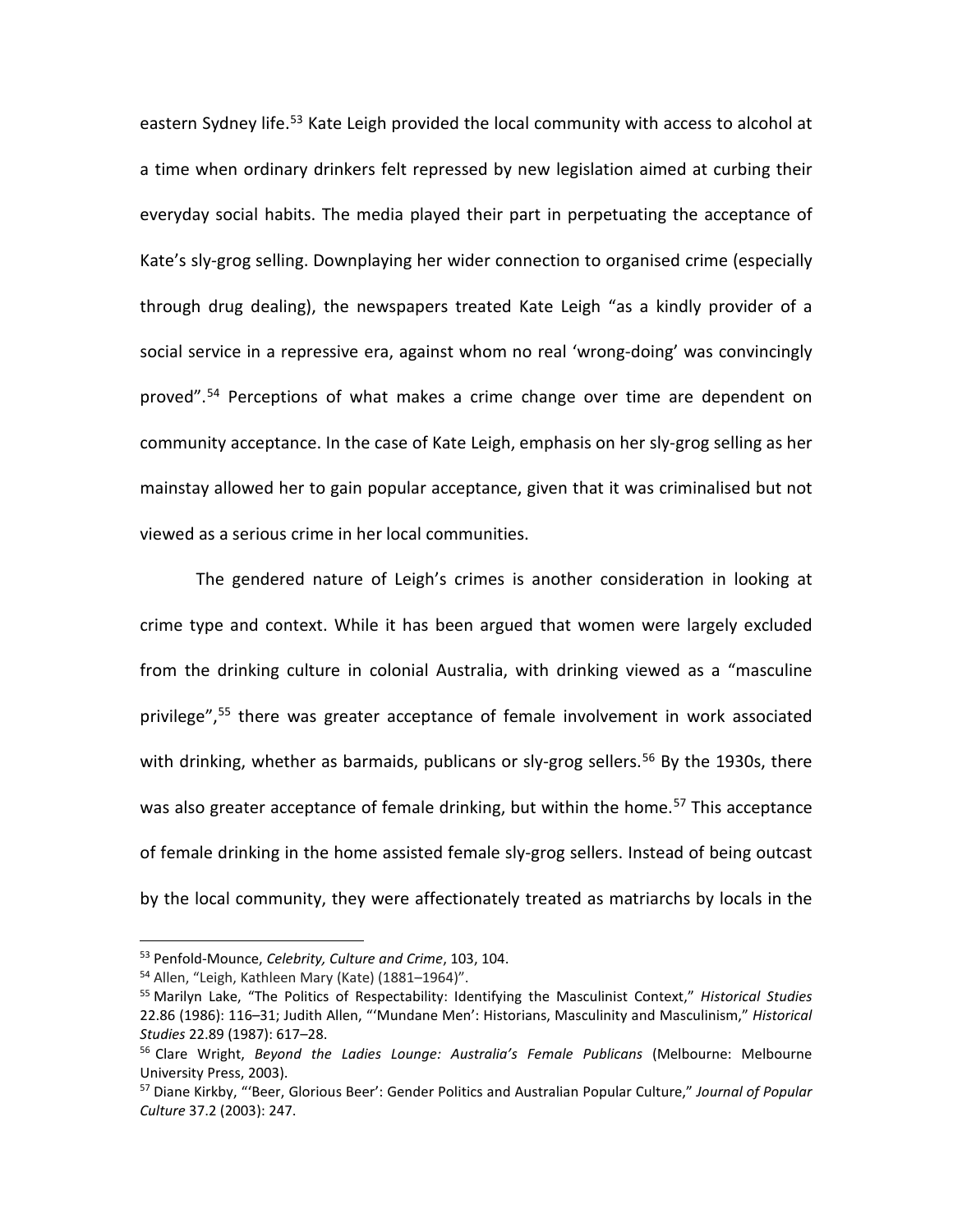community. When Kate Leigh's customers knocked at the back door of her Surry Hills premises looking to purchase sly grog, they were known to ask if "mum" was in.[58](#page-15-0)

Leigh's involvement in prostitution provides another example of crime type and the careful negotiation of public perceptions to gain acceptance in the community. While sly-grog selling was targeted by temperance groups as part of a wider campaign against drunkenness, prostitution was viewed as a more serious moral threat to society. Prostitution was the "extremity of failure in the monogamy test".<sup>[59](#page-15-1)</sup> The woman who broke the sanctity of the family was seen as a direct threat to society.<sup>[60](#page-15-2)</sup> From the late nineteenth century, the Australian colonies favoured a regulatory model in dealing with the problem of prostitution. Middle-class pressure on the government and police led to a preference for containment of prostitution within brothels by the beginning of the twentieth century. It was easier for police to tolerate illegal sexual activity if it could be contained within designated areas and run by semi-respectable madams.

From the late eighteenth century, however, Australian working-class communities accepted a broad range of female sexual identities, prostitution, drinking, and general rowdiness. Prostitutes, and those controlling the business, were not necessarily outcast in local working-class communities as they were by middle- and upper-class opinion.<sup>61</sup> Prostitutes in the first decades of the twentieth century generally lived and worked in their local communities and were a recognised part of the

<sup>58</sup> "FINED FOR SELLING SLY GROG THAT WAS WATER," *Mirror* (Perth), 6 February 1954, 4. l

<span id="page-15-1"></span><span id="page-15-0"></span><sup>59</sup> Jill Julius Matthews, *Good & Mad Women: The Historical Construction of Femininity in Twentieth-Century Australia* (2nd ed.) (North Sydney: Allen & Unwin, 1984), 122.

<span id="page-15-2"></span><sup>60</sup> Martha Vicinus, ''Introduction: The Perfect Victorian Lady,'' in *Suffer And Be Still: Women in the Victorian Age*, ed., Martha Vicinus (Bloomington: Indiana University Press, 1973), xiv.

<span id="page-15-3"></span><sup>61</sup> Raelene Frances, *Selling Sex: A Hidden History of Prostitution* (Sydney: UNSW Press, 2007), 29, 244**-**47.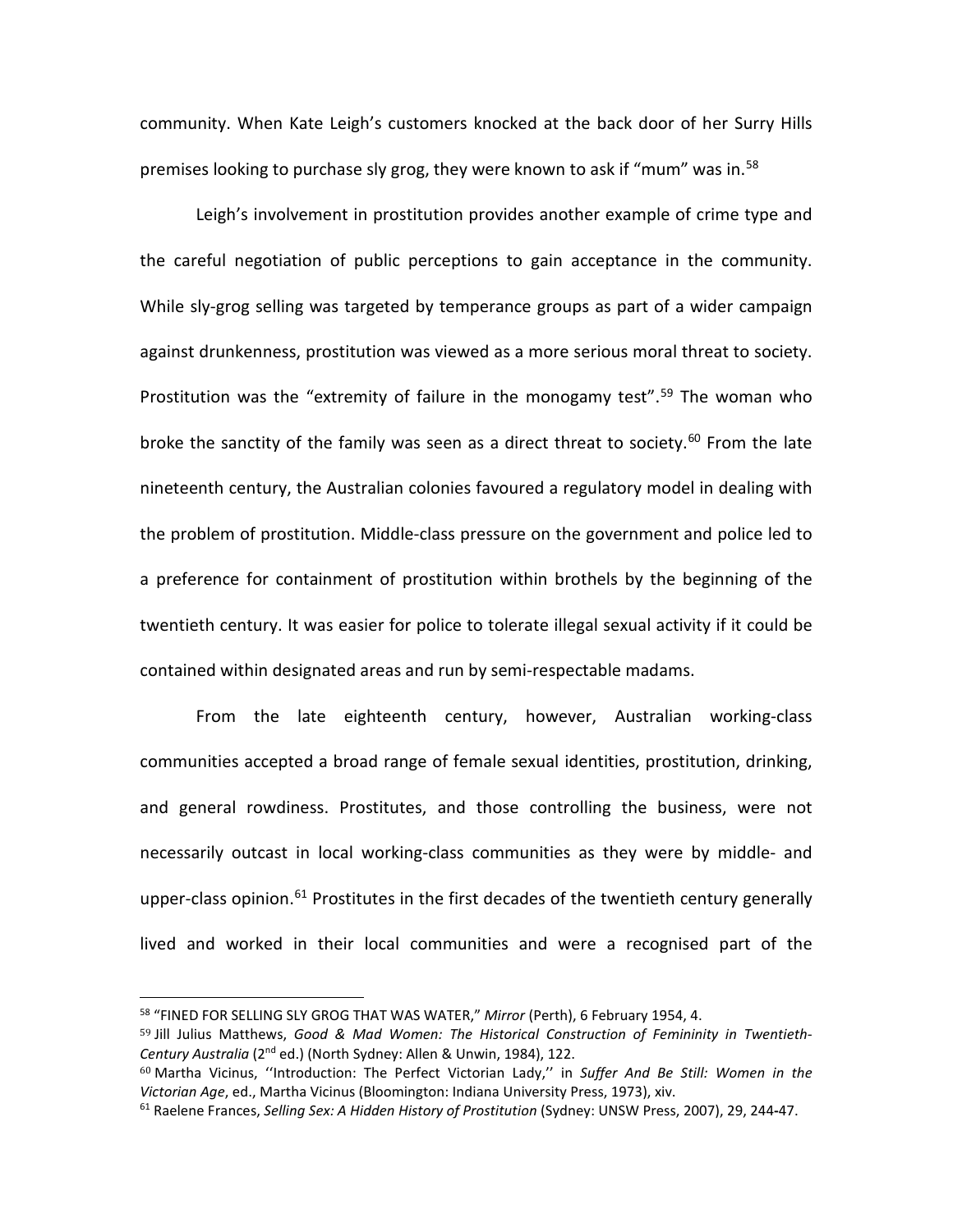community.<sup>[62](#page-16-0)</sup> However, the acceptance was based on a distinction between respectable, semi-respectable and common prostitutes. Where a woman was not loud and obscene in public and worked in a less conspicuous manner, she gained greater acceptance in the local community. The "appearance of respectability" was crucial to a prostitute's acceptance in the community<sup>[63](#page-16-1)</sup> and brothel owners negotiated public acceptance carefully. Early on in her criminal career, Leigh was described in police reports as a "shrewd and dangerous woman" who kept houses "frequented by prostitutes".[64](#page-16-2) In her efforts to legitimise her community identity from the 1930s, Leigh sought to distance herself from having been involved in selling sex herself or prostituting others. She publicly acknowledged her role as a sly-grog seller but denied her role in inner-city prostitution, saying "I been 13 times in gaol and never once for prostitution".<sup>[65](#page-16-3)</sup> Leigh knew it was easier for her to gain acceptance in the inner-city working-class communities as a sly-grog seller than a former prostitute or brothel madam.

### *From ordinary criminal to the "Worst Woman in Sydney"*

Crime type, period and place encourage the celebration of criminality, but, for criminals to resonate more fully with the public, image is crucial. How the public perceives a criminal influences acceptance, interest and celebrity status. Successful criminalcelebrity is dependent on the construction and conveyance of an image that resonates

<sup>62</sup> Frances, *Selling* Sex, 244–47. j

<span id="page-16-1"></span><span id="page-16-0"></span><sup>63</sup> Frances, *Selling Sex*, 169.

<span id="page-16-2"></span><sup>&</sup>lt;sup>64</sup> Supreme Court Papers and Depositions, "Supreme Court Sydney and on Circuit [9/7196] R V Kate Leigh, Perjury," SRNSW, NRS 880 [9/7196].

<span id="page-16-3"></span><sup>65</sup> "Study in Scarlet: An Uncrowned Queen of Slumland Drips with Diamonds and Charity," *People* (Sydney), 15 March 1950, 14.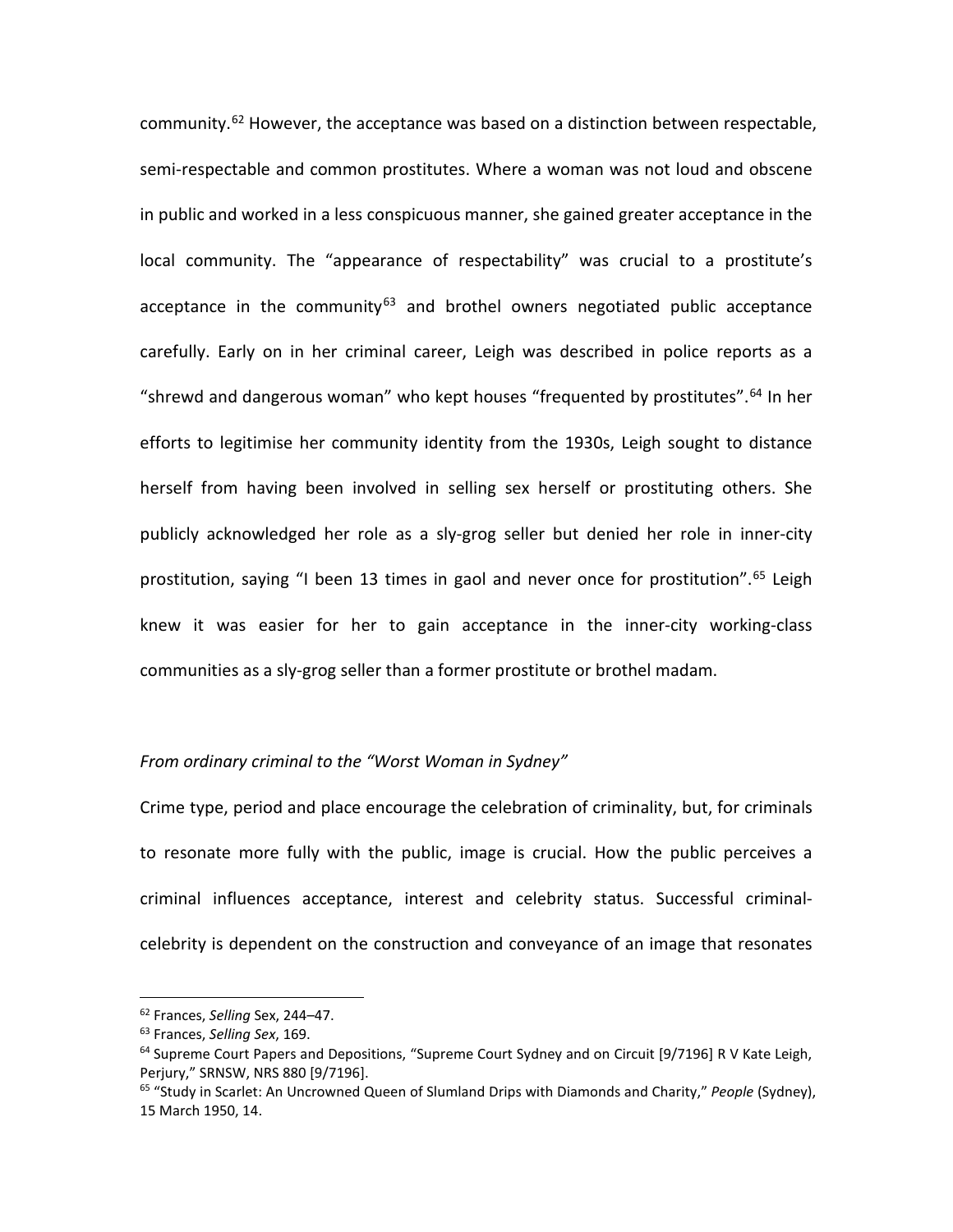with the public. Mass media plays an important role in disseminating knowledge about crime in society and enables criminal-celebrity through regular stories generating public interest in criminals. Regular media stories about particular criminals increase public interest—expressed as fascination, voyeurism and the thrill of criminality—and this further enables celebrated criminality.<sup>[66](#page-17-0)</sup> Criminals are also instrumental in controlling, managing and marketing an image through the media that resonates and will sustain their criminal-celebrity. In this way, unreality and reality are blurred in an effort to play down villainy in favour of a heroic image.<sup>[67](#page-17-1)</sup> Yet, Kate Leigh was only able to manipulate a more favourable view of herself in the press once she was no longer deemed a serious public threat.

News stories are shaped by news values whereby "editors and journalists will select, produce and present news according to a range of professional criteria that are used as benchmarks to determine a story's 'newsworthiness'". [68](#page-17-2) Ultimately, newspapers use sensationalist headlines to accompany "stories about crime designed to shock, frighten, titillate and entertain". [69](#page-17-3) As crime historian Michael Sturma has argued, newspapers are complicit in detailing and also shaping community perceptions of crime.<sup>[70](#page-17-4)</sup> The press aided Kate Leigh's criminal-celebrity through regular stories about her criminal enterprises and work around the local community.

<sup>66</sup> Penfold-Mounce, *Celebrity, Culture and Crime*, 99. j

<span id="page-17-1"></span><span id="page-17-0"></span><sup>67</sup> Penfold-Mounce, *Celebrity, Culture and Crime*, 104–8.

<span id="page-17-2"></span><sup>68</sup> Yvonne Jewkes, *Crime and Media* (London: SAGE, 2011), 37.

<span id="page-17-3"></span><sup>69</sup> Jewkes, *Crime and Media*, 3.

<span id="page-17-4"></span><sup>70</sup> Michael Sturma, *Vice in a Vicious Society: Crime and Convicts in Mid-Nineteenth Century New South Wales* (St Lucia: University of Queensland Press, 1983), 4.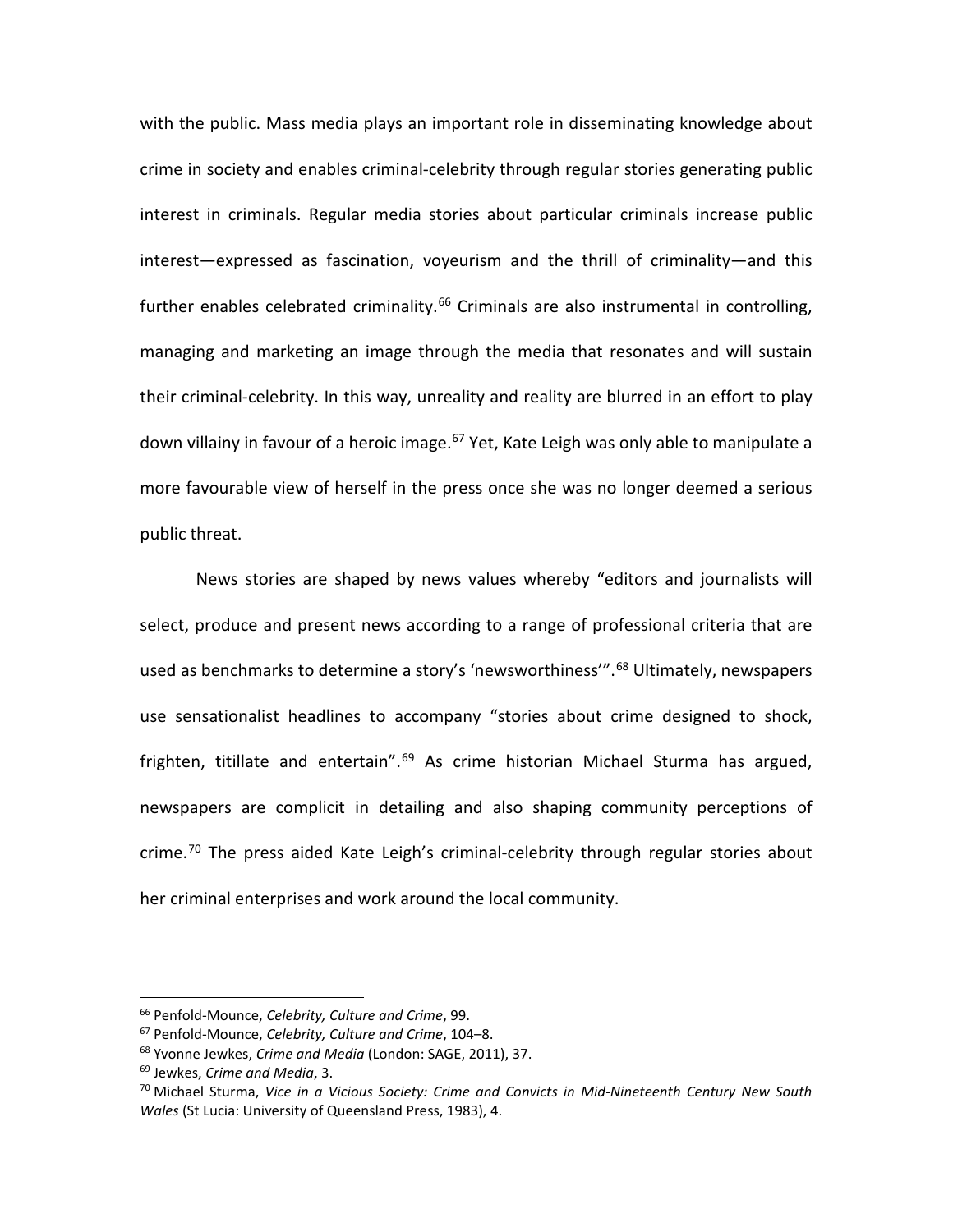Newspapers create images of offenders as different or "other" to mainstream society but can generate resonance as readers transgress social boundaries and follow popular criminals through regular crime updates.<sup>[71](#page-18-0)</sup> Offenders are thus "packaged" in particular ways in the press. It is important to acknowledge the difference in readership between the main newspapers covering Leigh's criminal career and the ways in which the stories about her were packaged. *Sydney Morning Herald* and *Truth* were the two leading newspapers featuring Kate Leigh in stories from the 1920s. While the *Herald* was an old, mainstream paper, *Truth* was a "scandalsheet" in the first decades of the twentieth century. *Truth* featured headlines and stories specifically designed to shock and entertain its readers. *Truth* was more populist and appealed to working-class readers, some of whom would have been entertained by Leigh's exploits as a local.

As an ordinary criminal early on in her career, Kate Leigh was positioned in press stories in relation to the charges faced in court, or as a woman or young offender.<sup>[72](#page-18-1)</sup> The charges featured in the stories more than her personal identity. However, once Leigh became embroiled in the crime scene in eastern Sydney in the 1920s, press interest in her identity changed.

At the height of her criminal career in the late 1920s and 1930s, Kate Leigh faced greater press scrutiny for her illegal activities at a time when the authorities were trying to tackle the problem of gangs controlling drink, drugs and prostitution in the city. A

<span id="page-18-0"></span><sup>&</sup>lt;sup>71</sup> Ulrike Tabbert, "Crime through a Corpus: The Linguistic Construction of Offenders in the British Press," in *Constructing Crime: Discourse, and Cultural Representations of Crime and Deviance*, ed., Christiana Gregoriou (Basingstoke: Palgrave Macmillan, 2012), 142.  $\overline{a}$ 

<span id="page-18-1"></span><sup>72</sup> See, for example: "Eveleigh Case. Remarkable Story of a Witness. A Woman in the Box," *Sydney Morning Herald*, 23 July 1914, 6.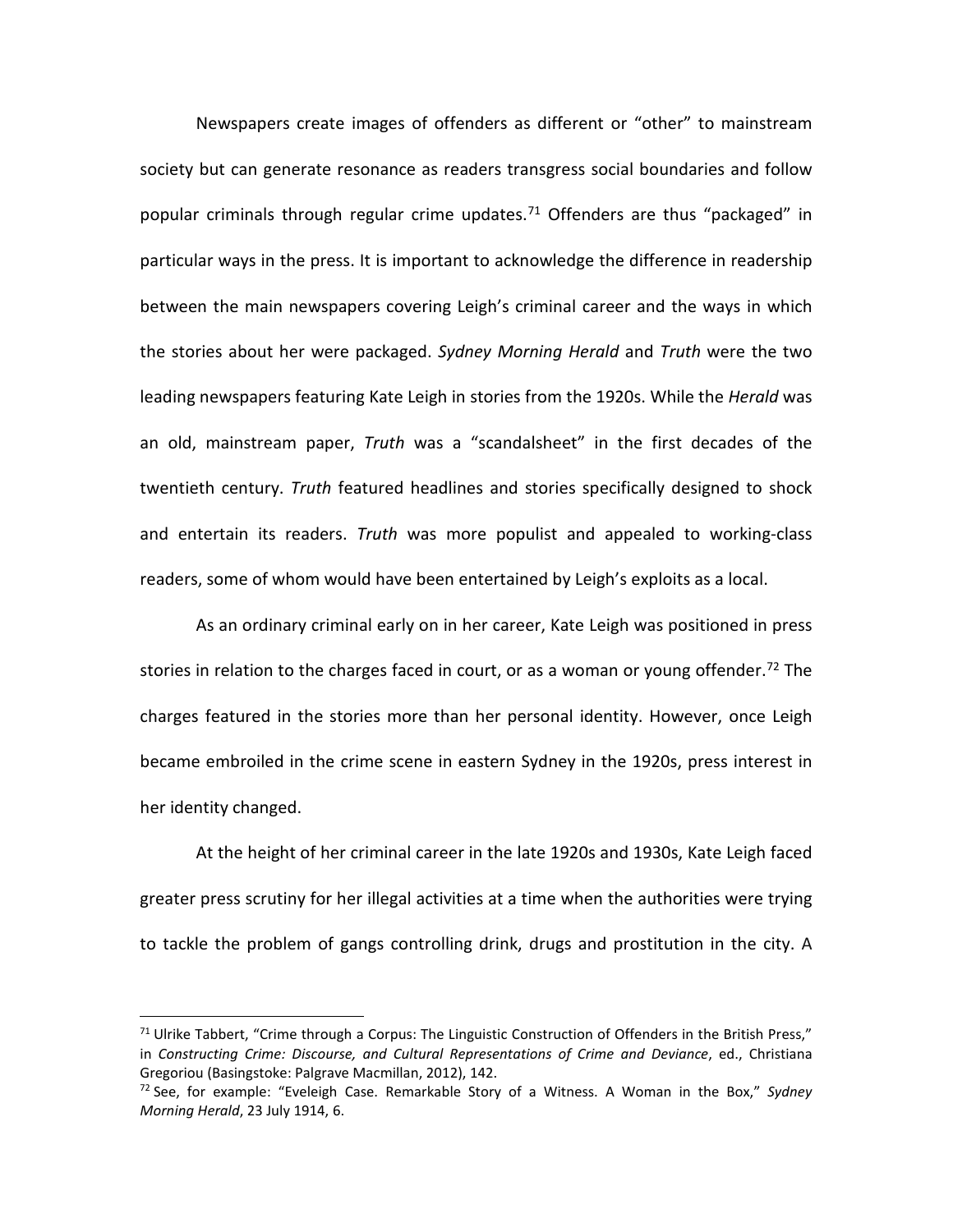special vice unit of the NSW Police Force was created to deal with sly-grogging,<sup>[73](#page-19-0)</sup> and new consorting laws were included in the Vagrancy Act of 1929, making it an offence to consort with known criminals and "bad characters". This also led to the creation of a police consorting squad.<sup>[74](#page-19-1)</sup> Anyone found guilty of consorting faced up to six months in prison, as Kate Leigh found out in June 1929. Arrested for being in a house frequented by thieves, she was sentenced to four months' imprisonment at Long Bay Prison.<sup>75</sup> The consorting laws impacted on Leigh's activities, and she regularly faced court for associating with other criminals. In January 1932, she was sentenced to six months' imprisonment for "habitually consorting with women of ill repute". [76](#page-19-3)

Newspapers played their part in raising public awareness of underworlds and their threat to city life. As *Truth* declared in January 1932, "GANG RULE MUST GO!"[77](#page-19-4) Supported by police and the government, newspapers publicised the violent rule of gangs in Darlinghurst, Surry Hills and Paddington. In May 1929, *Sydney Morning Herald*  ran a story on "GANG WAR" in Darlinghurst and a return to the violence of recent razor slashings.[78](#page-19-5) The *Herald* also backed campaigns to have the federal government step in and deal with the drug traffic and underworld claims of inner-city Sydney.<sup>[79](#page-19-6)</sup>

Amidst this heightened interest in Sydney's underworlds, Kate Leigh was singled

<span id="page-19-0"></span><sup>73</sup> Alfred W. McCoy, *Drug Traffic: Narcotics and Organised Crime in Australia* (Sydney: Harper & Row, 1980)*,* 138. l

<span id="page-19-1"></span><sup>74</sup> Peter N. Grabosky, *Sydney in Ferment: Crime, Dissent and Official Reaction 1788–1973* (Canberra: Australian National University Press, 1976), 126; McCoy, *Drug Traffic*, 138.

<span id="page-19-2"></span><sup>&</sup>lt;sup>75</sup> State Penitentiary for Women, Long Bay, "Photograph Description Book, 1930-1970," SRNSW, NRS 2497, No. 839, 14/3137.

<span id="page-19-3"></span><sup>76</sup> "CONSORTING CHARGE. Kate Barry Sentenced," *Sydney Morning Herald*, 15 January 1932, 6.

<span id="page-19-4"></span><sup>77</sup> "GANG RULE MUST GO!" *Truth* (Sydney), 3 January 1932, 1.

<span id="page-19-5"></span><sup>78</sup> "GANG WAR," *Sydney Morning Herald*, 9 May 1929, 11.

<span id="page-19-6"></span><sup>79</sup> "DRUG HABIT. Far Reaching Effects," *Sydney Morning Herald*, 14 April 1928, 14.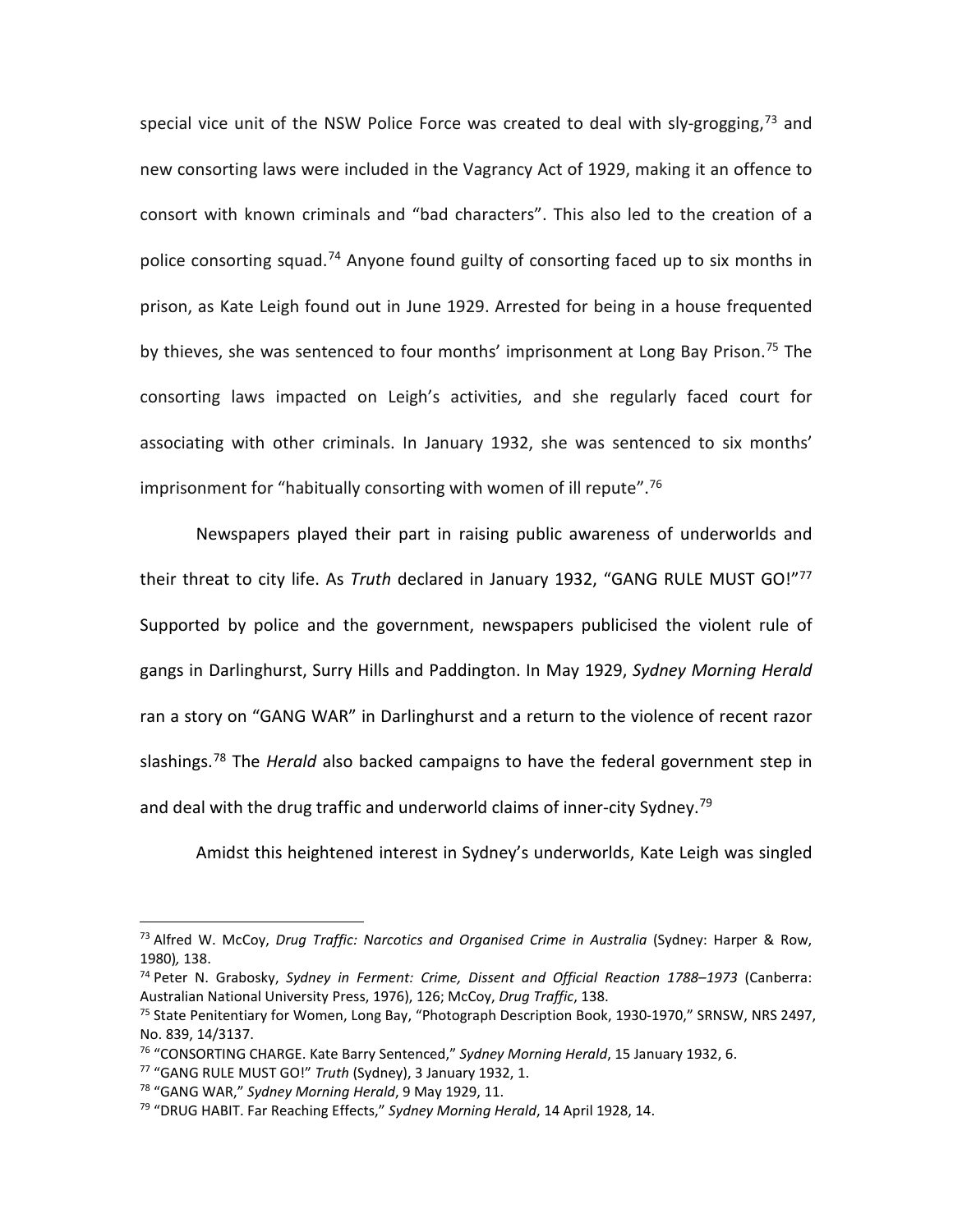out in the press as a main player in the gang feuds, and the drugs and prostitution trade. No longer simply identified as a female offender, Leigh was regularly labelled a "VIOLENT WOMAN", and a serious threat to the social order. $80$  By 1930 she was identified in court as "the worst woman in Sydney". [81](#page-20-1) *Truth* called her "Sydney's Vicious Harridan of the Underworld".<sup>[82](#page-20-2)</sup>

Regular reporting of Leigh's criminal activities and her rivalry with fellow crime boss Tilly Devine singled her out as a known criminal, but it also had the effect of turning her into a household name. From the late 1920s, Leigh's name was used to attract *Herald* readers. Known as both Kate Leigh and Kate Barry (after her short-lived marriage to Edward Barry) she headlined crime stories: "KATE LEIGH ARRESTED", "CONSORTING CHARGE. Kate Barry Before Court" and "KATE LEIGH. Robbery charge dismissed".<sup>[83](#page-20-3)</sup>

*Truth* sensationalised the criminal rivalry between Leigh and Devine through regular reporting of their feuds and arrests, and often featured photographs of the women close to the headings. In one article, photos of the two women were positioned alongside the heading "TILLY TO KATE Underworld Hymn of Hate".<sup>[84](#page-20-4)</sup> Kate Leigh's photo also appeared in a report on charges against her driver, in which the driver's name did not feature in the headline. Instead, the story ran as: "KATE'S DRIVER GETS 15 MONTHS". [85](#page-20-5) The regular use of Leigh's image alongside headline stories in the press

<span id="page-20-0"></span><sup>80</sup> "COCAINE RAID. House Surrounded. VIOLENT WOMAN PRISONER," *Sydney Morning Herald*, 2 July 1930, 14. l

<span id="page-20-2"></span><span id="page-20-1"></span><sup>81</sup> *Sydney Morning Herald*, 4 April 1930, 8.

<sup>82</sup> *Truth*, 19 October 1930, 1.

<span id="page-20-3"></span><sup>83</sup> *Sydney Morning Herald*, 12 December 1931, 6; *Sydney Morning Herald*, 14 March 1932, 6; *Sydney Morning Herald*, 17 October 1931, 11.

<span id="page-20-4"></span><sup>84</sup> "SAYS TILLY TO KATE Underworld Hymn of Hate," *Truth*, 29 June 1930, 15.

<span id="page-20-5"></span><sup>85</sup> "KATE'S DRIVER GETS 15 MONTHS," *Truth*, 27 July 1930, 17.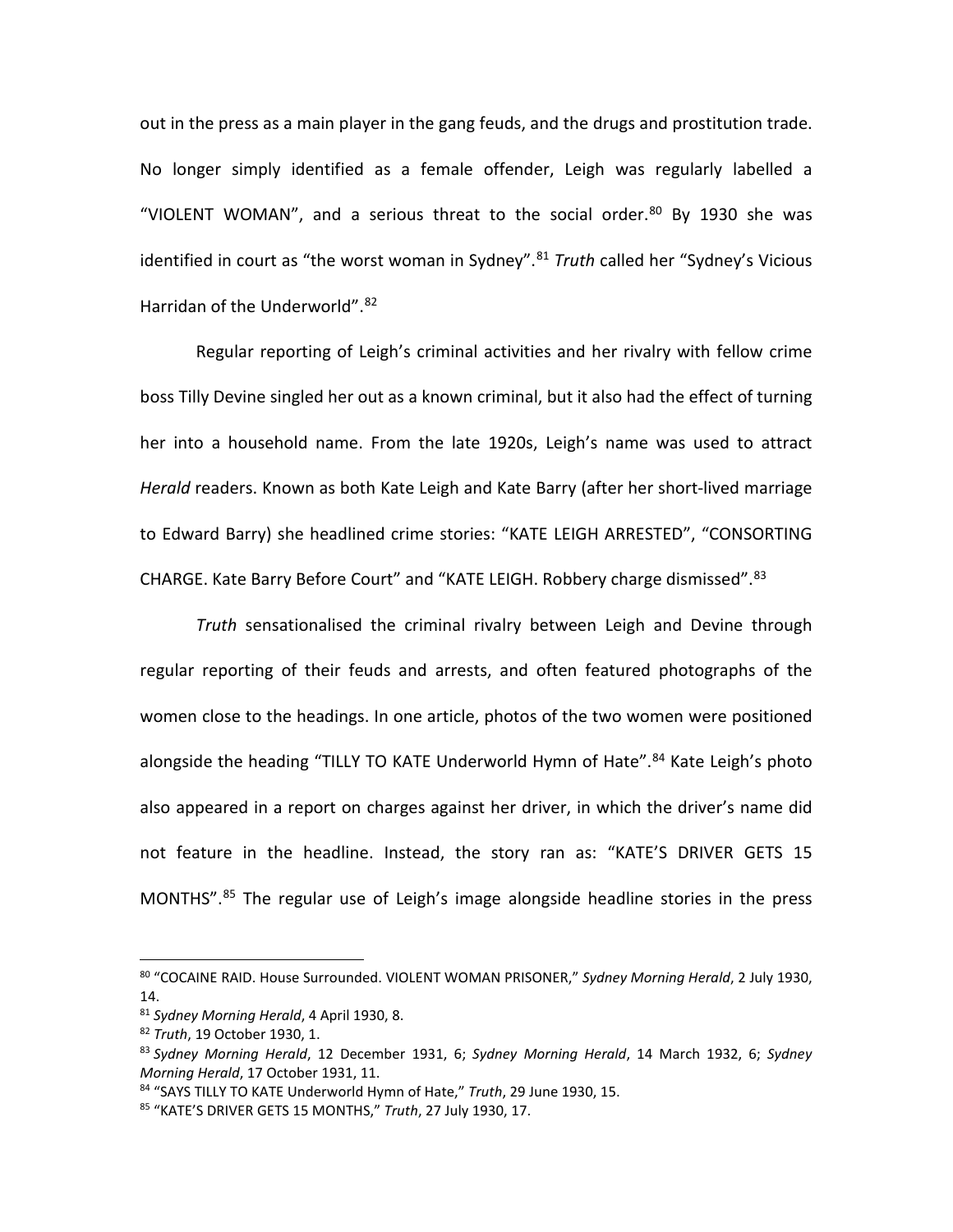further extended her celebrity for the public. Not only was she identified by name and for her illegal activities or gang feuds but readers were also able to recognise her in public.

The press, sensationalising Leigh's criminal-celebrity, also emphasised her identity as a *female* underworld leader. Interest in Leigh's crimes was in part generated by interest in her identity as a female criminal. Leigh was repeatedly identified in the press as "Queen of Sydney's Underworld".<sup>[86](#page-21-0)</sup> At a time when men dominated the underworld and the emerging organised crime scene in Sydney—and indeed across Australia—Kate Leigh orchestrated her place in history as a female crime boss. Implicit in this, also, is the challenge she posed to ideals of femininity in the early twentieth century.

Social codes defined the respectable woman as a "frail but appealing, intellectually inferior but morally superior being, whose duty it was to be passive, decorative and sexually pure".<sup>[87](#page-21-1)</sup> According to Jill Matthews, Australian women were expected to live up to particular ways of being, from speech and appearance to behaviour and thoughts that signified a woman's place within the gender order and power relations. [88](#page-21-2) This regulation of female behaviours aimed to limit any deviance.

By the beginning of the twentieth century, the judiciary, police, press, churches, medical professions and social purity campaigners constructed the good Australian

<sup>86</sup> "Kate Leigh Plans to take a Trip to 'Blighty'," *Arrow*, 17 July 1931, 15. l

<span id="page-21-2"></span><span id="page-21-1"></span><span id="page-21-0"></span><sup>87</sup> Mary S. Hartman, *Victorian Murderesses: A True History of Thirteen Respectable French and English Women Accused of Unspeakable Crimes* (London: Robson Books, 1985), 2. <sup>88</sup> Matthews, *Good & Mad Women*, 88.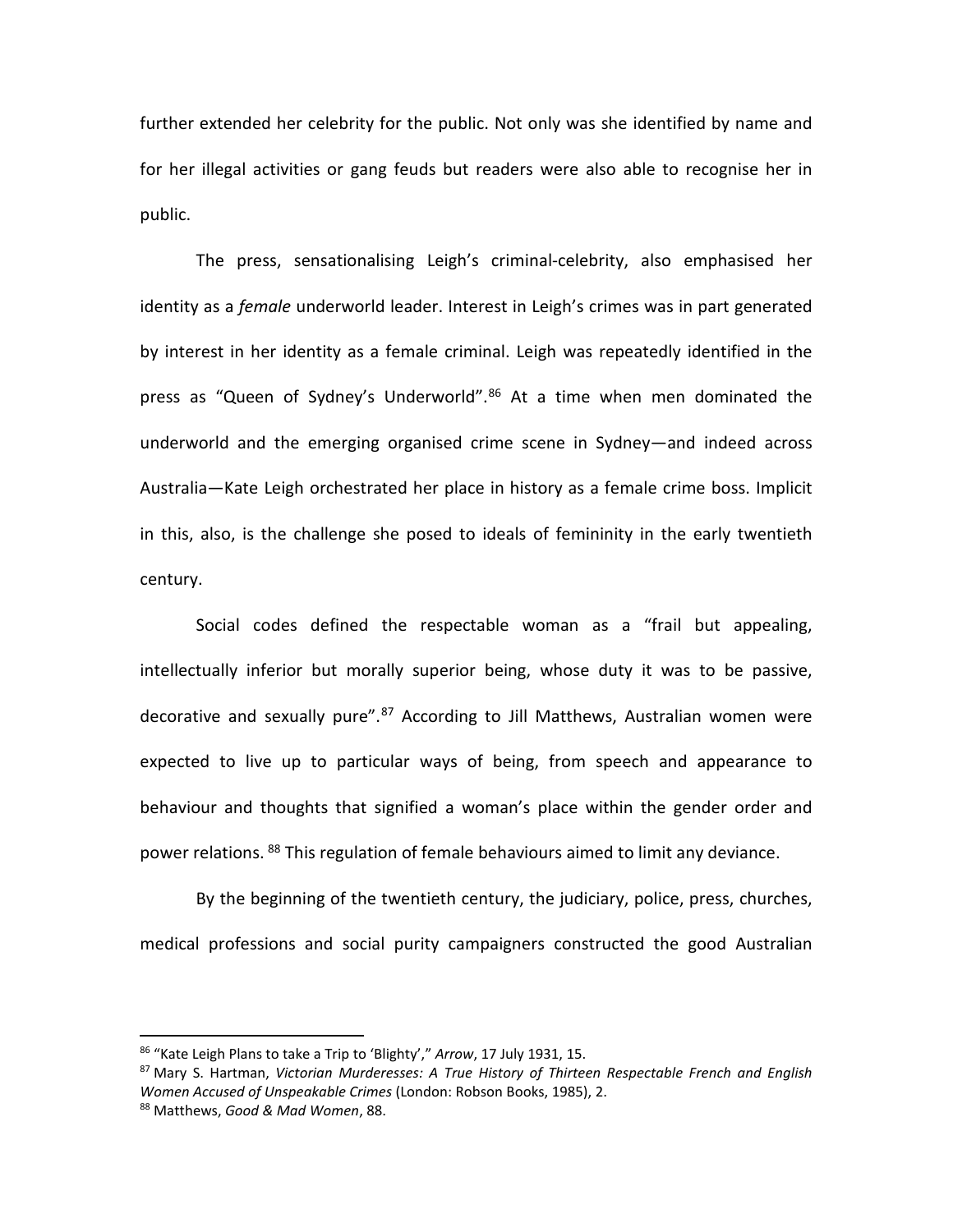woman as "domestic, home and family-bound, pure, clean and rationalised".<sup>[89](#page-22-0)</sup> Some Australian feminists also incorporated a maternalistic approach to their "new social order" for the twentieth century, identifying mothers as key to the ideal of the moralistic female citizen.<sup>[90](#page-22-1)</sup> While early feminists recognised the economic constraints on working-class women against extending their civic role beyond the home, working women were still expected to uphold a social ideal of "the reputable working class and the deserving poor". [91](#page-22-2)

All women have a sense of their own femininity, but it is socially constructed against "what it is to be a good woman, and what it is to fail".<sup>[92](#page-22-3)</sup> This is most relevant to female criminal lives. By virtue of their actions in public, mainly engaging in illegal activities, female offenders deviated from the feminine ideal. Judith A. Allen also argues that female criminality is interpreted as "a form of deviation from natural or normal womanhood".<sup>[93](#page-22-4)</sup> Criminal women, therefore, provide alternative experiences in which to locate constructions of femininity. In terms of sex comparisons, men were more likely to commit crimes across Australia in the first decades of the twentieth century. This is not surprising given historically that three in four criminals are men.<sup>[94](#page-22-5)</sup> Male crime, in dominating criminological data, helped to define female offending as unusual and deviant. Female criminals transgress a "metaphoric womanhood" that assigns caring, maternal and moralistic meanings to women. The female criminal "reaffirms the

<sup>89</sup> Matthews, *Good & Mad Women*, 88. l

<span id="page-22-1"></span><span id="page-22-0"></span><sup>90</sup> Marilyn Lake, *Getting Equal: The History of Australian Feminism* (St Leonards: Allen & Unwin, 1999), 53.

<span id="page-22-2"></span><sup>91</sup> Vicinus, *Suffer and Be Still*, x, xiii.

<span id="page-22-3"></span><sup>92</sup> Matthews, *Good & Mad Women*, 88.

<span id="page-22-4"></span><sup>93</sup> Allen, *Sex and Secrets*, 11.

<span id="page-22-5"></span><sup>94</sup> Clive Emsley, *Crime and Society in England: 1750–1900* (London: Longman, 1987)*,* 32.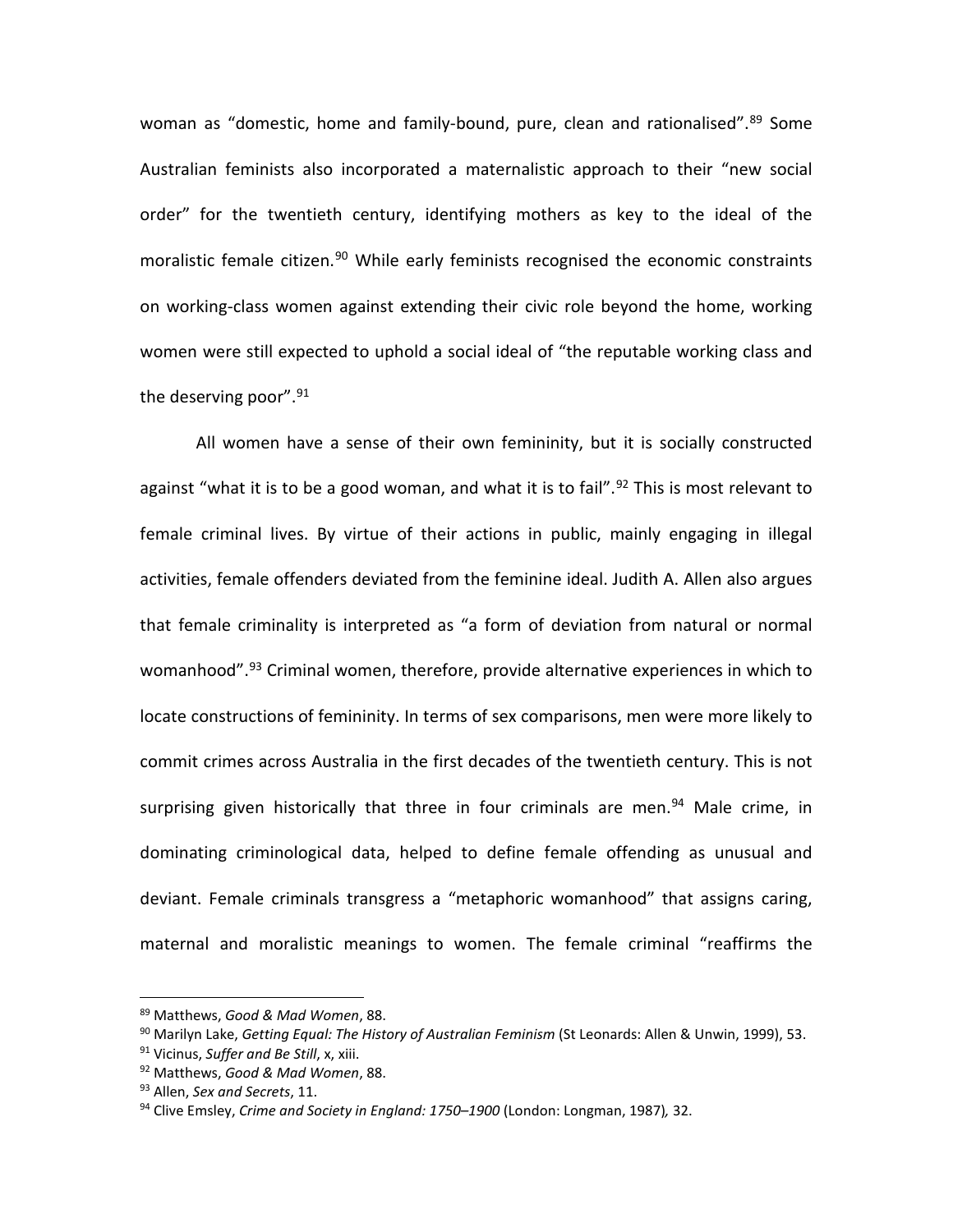essence of women, ensuring the resistance of an abhorrent case".<sup>[95](#page-23-0)</sup> For her repeated outbursts of bad language, violent threats and underworld dealings, Leigh was characterised by police and press alike as a fallen woman.

#### *Surry Hills matriarch*

By the 1940s and 1950s, Kate Leigh was increasingly being associated in the press with a community identity, removed somewhat from images of her as an underworld crook. She was able to do this by publicising her community image and monitoring and protecting her public profile in newspapers. Newspapers were also complicit in legitimising Leigh's community image through supportive articles outlining her attempts at reform and her central role in the Surry Hills community. This was made possible by Leigh's dimished role in the 1940s Sydney crime scene. She was no longer regarded as a leading crime figure and could thus manipulate her public identity and how she recalled her criminal past.

Kate Leigh's criminal-celebrity was based on the construction of a favourable image as a benevolent sly-grog seller and community hero. Despite the fact that she made a fortune out of taking advantage of local demand for illicit alcohol and was instrumental in organising crime through prostitution and drug dealing, her carefully crafted public image resonated because it appealed to the ordinary, working-class people in eastern Sydney and across the country. One important way in which Kate Leigh was able to market a favourable image was through the press.

<span id="page-23-0"></span><sup>95</sup> Penfold-Mounce, *Celebrity, Culture and Crime*, 74.  $\overline{\phantom{a}}$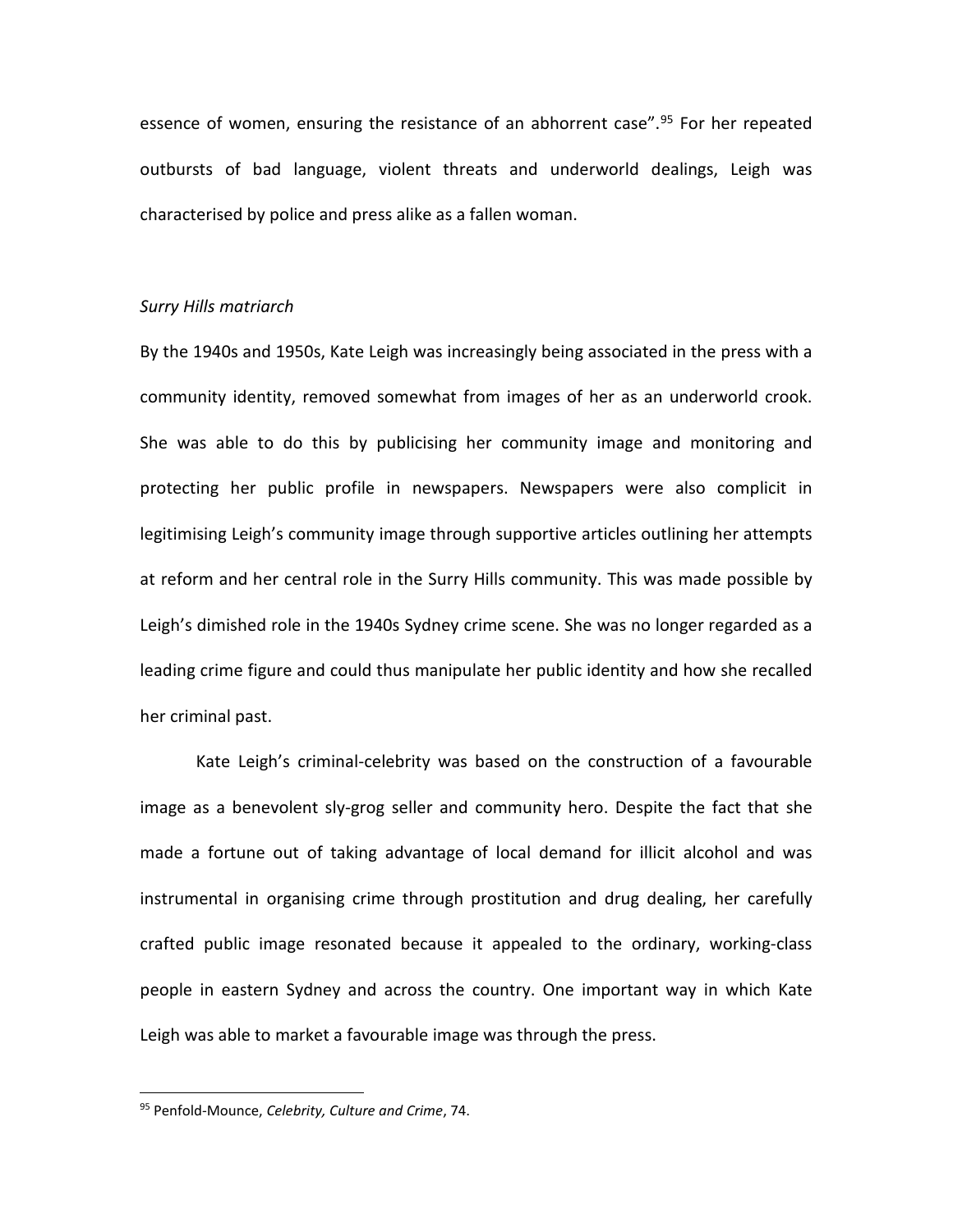In the absence of archival records providing insights into Kate Leigh's private life and perceptions of her criminal career, Leigh's newspaper interviews and comments are important for what they reveal about how she viewed her identity in the community. Using press interviews, Kate Leigh created an image of herself as a Surry Hills matriarch. This was popularised in her annual Christmas parties for local children and publicised in the press. In one *People* article on "Slumland" life in Surry Hills, Leigh is photographed waving to children from her house, alongside Santa. The photo includes the following caption:

All hail Kate Leigh. All hail the Yuletide spirit embodied by a caparisoned friend of Kate's who volunteered to assist her distribute her bounty to the underprivileged neighborhood (*sic)* kids from the balcony of her Surry Hills residence. The children also crowd her smallgoods shop. $96$ 

In the interview accompanying the photo, Leigh emphasised her support for the local Salvation Army and church charities, and her Christian charity in adopting a local orphan.<sup>[97](#page-24-1)</sup> Leigh's manipulation of a popular community image was encapsulated in her long-time residence in Surry Hills. She was a Hills matriarch who worked, lived in and supported the community: "I've been in the Lansdowne Street place for 17 years. And I've never once missed giving a Christmas party for the kids round here. I love them and

<sup>96</sup> "Study in Scarlet," 13. l

<span id="page-24-1"></span><span id="page-24-0"></span><sup>97 &</sup>quot;Study in Scarlet," 13.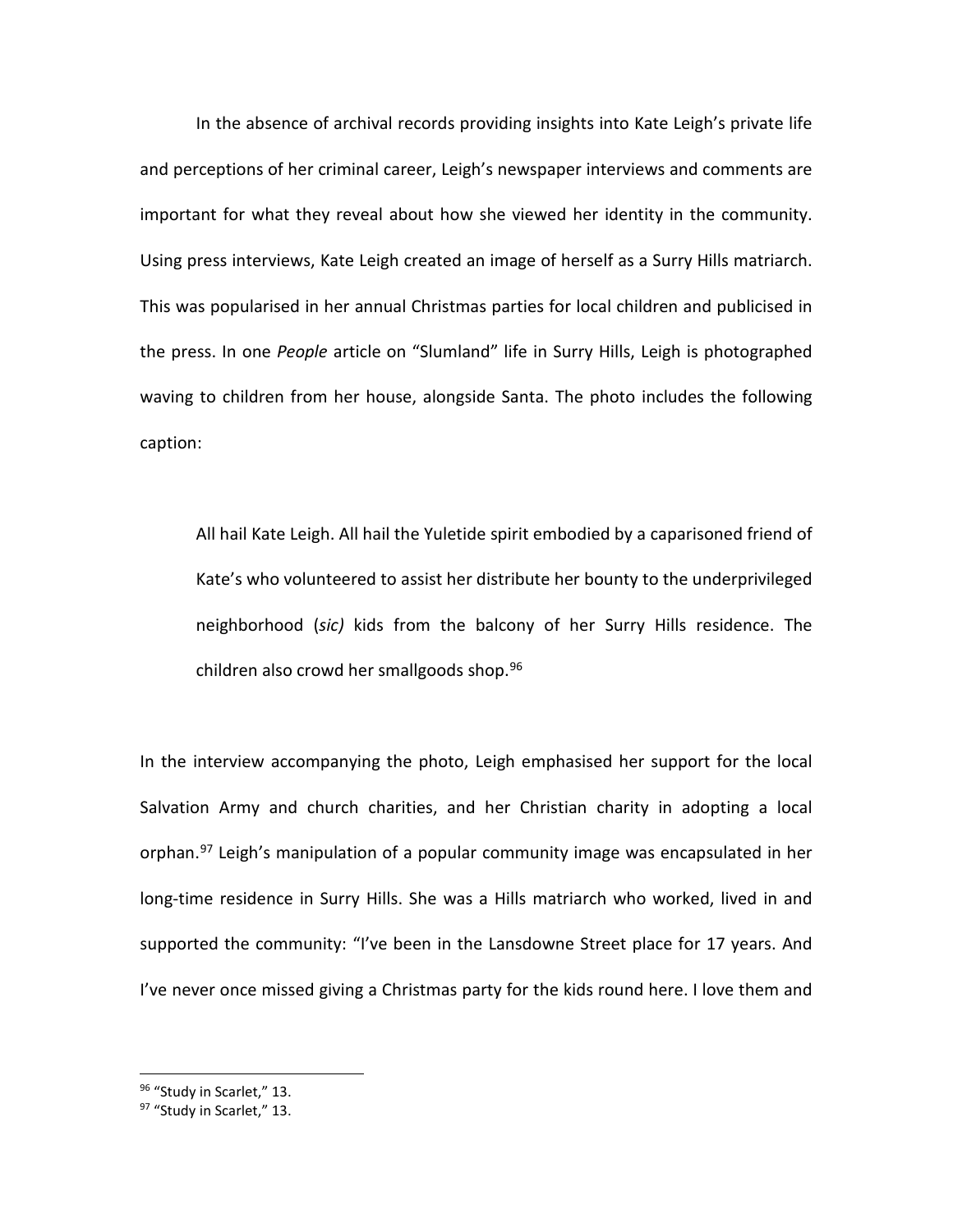they love me".<sup>[98](#page-25-0)</sup> Unlike her rival, Tilly Devine, who lived out at Maroubra, Kate Leigh lived in Surry Hills and perpetuated an image based on commitment to the local people. As she told the press in 1950, "The Hills people were pretty good to me when I had nothing and I won't leave them now".<sup>[99](#page-25-1)</sup>

Offering charity to the local community is one way in which people can gain acceptance in their neighbourhood, and criminals can use this to their advantage in an effort to display a community-minded identity aiming to downplay a criminal life. Despite negative portrayals of Leigh's crimes, the press at times played down Leigh's organised crime associations in favour of a flattering, popular image of her as assisting her local community. Leigh was depicted as a woman who went to the courts nearly every day to help out first offenders and the community that had helped her when she was "down and out".<sup>[100](#page-25-2)</sup> This entrepreneurial style was based on the egalitarian values of working-class life in Surry Hills and the idea that the locals had to help one another. In 1942, *Sydney Morning Herald* reported that Kate had given up slog-grog selling in favour of aiding the war effort.<sup>[101](#page-25-3)</sup> Locals also praised Leigh in the press for the help she provided to the unemployed during the Depression.<sup>[102](#page-25-4)</sup> Newspapers also used police testimony in court to publicise Kate's better side. In 1933, one police officer told of Kate Leigh's "good side", demonstrated in her giving food to the unemployed and paying funeral costs for the deceased wife of a local man.<sup>[103](#page-25-5)</sup>

l

<span id="page-25-0"></span><sup>&</sup>lt;sup>98</sup> "Study in Scarlet," 14.

<span id="page-25-1"></span><sup>99 &</sup>quot;Study in Scarlet," 15.

<span id="page-25-2"></span><sup>100</sup> *Sydney Morning Herald*, 6 February 1964, 5.

<span id="page-25-3"></span><sup>101</sup> *Sydney Morning Herald*, 9 October 1942, 9.

<span id="page-25-4"></span><sup>102</sup> Allen, *Sex and Secrets*, 174.

<span id="page-25-5"></span><sup>103</sup> "Woman Bound Over," *Barrier Miner* (Broken Hill), 3 June 1933, 1.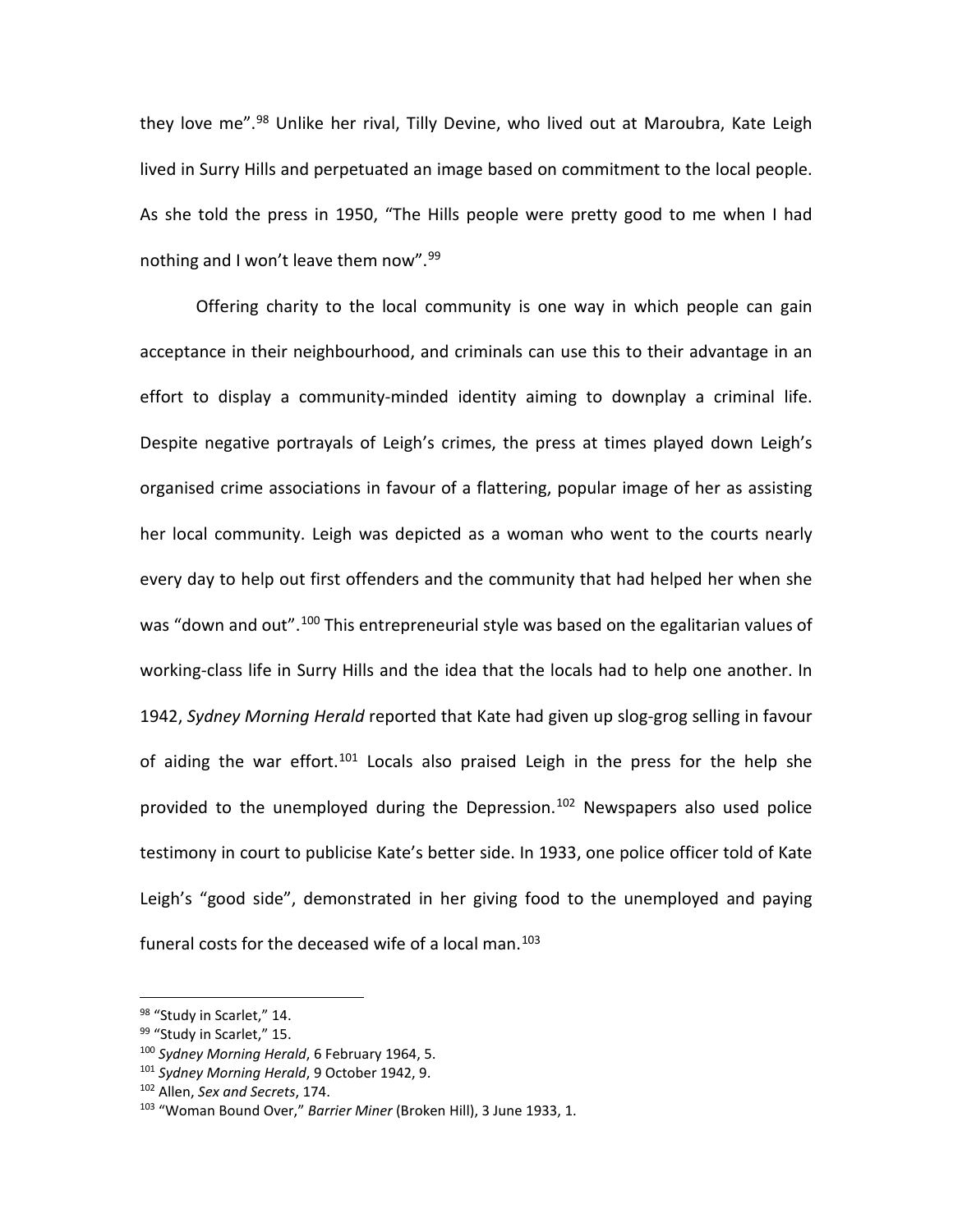Leigh's view of herself as a Surry Hills matriarch allowed her to publicise a moralistic image, legitimising her further in the community and, in so doing, winning over the wider public. Despite her criminal history, Kate stood firm on the morals she thought counted the most. Appearing in court in 1943, Leigh argued that "Nobody can say anything against my morals". [104](#page-26-0) She told *People* magazine in 1950 that she didn't drink or smoke and couldn't understand how some young women lost control of their lives, saying, "You can't do nothing for some women".<sup>[105](#page-26-1)</sup> Leigh also took advantage of comparisons with her rival, Tilly Devine. She in fact saw herself as a better and more moral woman than Devine. While they had both served numerous prison sentences, Leigh told the press that, unlike Tilly, she had never prostituted herself.<sup>[106](#page-26-2)</sup> Personal pride and morals were crucial to Leigh's "matriarch" image.

Creating an image that resonates is dependent, too, on a criminal sustaining a favourable image for the public. This involves a criminal monitoring and protecting their public profile. Kate Leigh was able to craft a favourable image of herself in the press through scare tactics employed to ensure her image remained as she wanted it. When a Sydney newspaper ran an article in 1950 claiming that Leigh had willfully shot dead "Snowy" Prendergast back in 1930, Leigh confronted staff in the newsroom. As the *Mirror* newspaper reported, informed by Leigh's version of events, typists had to cover their ears from "the purple flow of invective" while men rushed to escape the "fury of her attack". One man lost a clump of hair and was given a swift backhander from Leigh

<sup>104</sup> *Mirror* (Perth), 27 March 1943, 12. j

<span id="page-26-1"></span><span id="page-26-0"></span><sup>105 &</sup>quot;Study in Scarlet," 15.

<span id="page-26-2"></span><sup>106 &</sup>quot;Study in Scarlet," 14.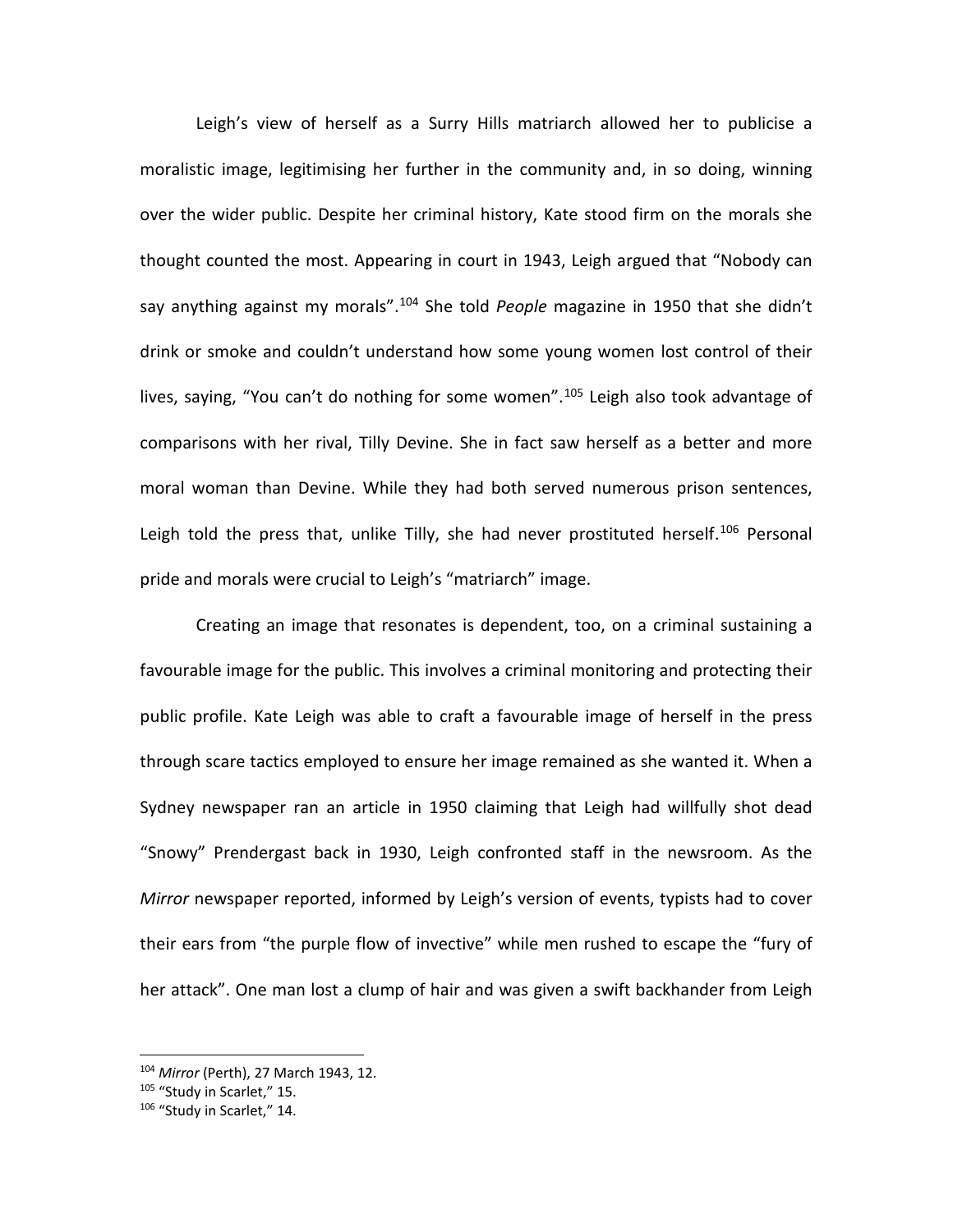as he fled.<sup>[107](#page-27-0)</sup> It was imperative to Leigh that the papers supported the popular image she had created of her crimes: having served a repressed community or, when violent, being forced upon her in self-defence.

The local community also supported Leigh's favourable public image. In Surry Hills, where "life is characterised by the personalities of people",<sup>[108](#page-27-1)</sup> Leigh's tough, nononsense personality resonated in a community defined in the press by "the roughness of jungle justice".<sup>[109](#page-27-2)</sup> When underworld beauty Nellie Cameron died in 1953, Kate Leigh attended the funeral at a Darlinghurst funeral parlour. Dodging press and photographers on her way into the parlour, one photographer got on her wrong side and she smacked him in the face with her fur cape and called him a mug. Bystanders cheered Leigh's performance shouting, "Good on you, Kate".<sup>[110](#page-27-3)</sup>

For the children who lived in Surry Hills, Kate Leigh was a powerful and admired presence in their lives. Former local Hal Baker often visited Leigh in her Devonshire Street home where she would make him lunch. Hal's grandfather, "Jack" Baker, worked for Leigh as a "strong-arm man", providing personal protection for her from the 1930s. Describing Leigh as a "bit of a wag", Hal recalled her purchasing Shetland ponies so local kids could ride them in a vacant block of land at Ward Park. Even today, Kate Leigh remains an "Australian version of Robin Hood" for Hal Baker.<sup>[111](#page-27-4)</sup>

Tilly Devine did not enjoy the same resonance in Darlinghurst and Surry Hills. Tilly recognised this in a letter she wrote to *Truth* from England in 1930. Visiting her sick

<span id="page-27-0"></span><sup>107</sup> "No Murder Trial, Claims Kate Leigh," *Mirror* (Perth), 1 April 1950, 2. j

<span id="page-27-1"></span><sup>108 &</sup>quot;Study in Scarlet," 11.

<span id="page-27-2"></span><sup>&</sup>lt;sup>109</sup> "Study in Scarlet." 11.

<span id="page-27-3"></span><sup>110</sup> *Advertiser* (Adelaide), 11 November 1953, 1.

<span id="page-27-4"></span><sup>&</sup>lt;sup>111</sup> Hal Baker, interview with author, 16 August 2013.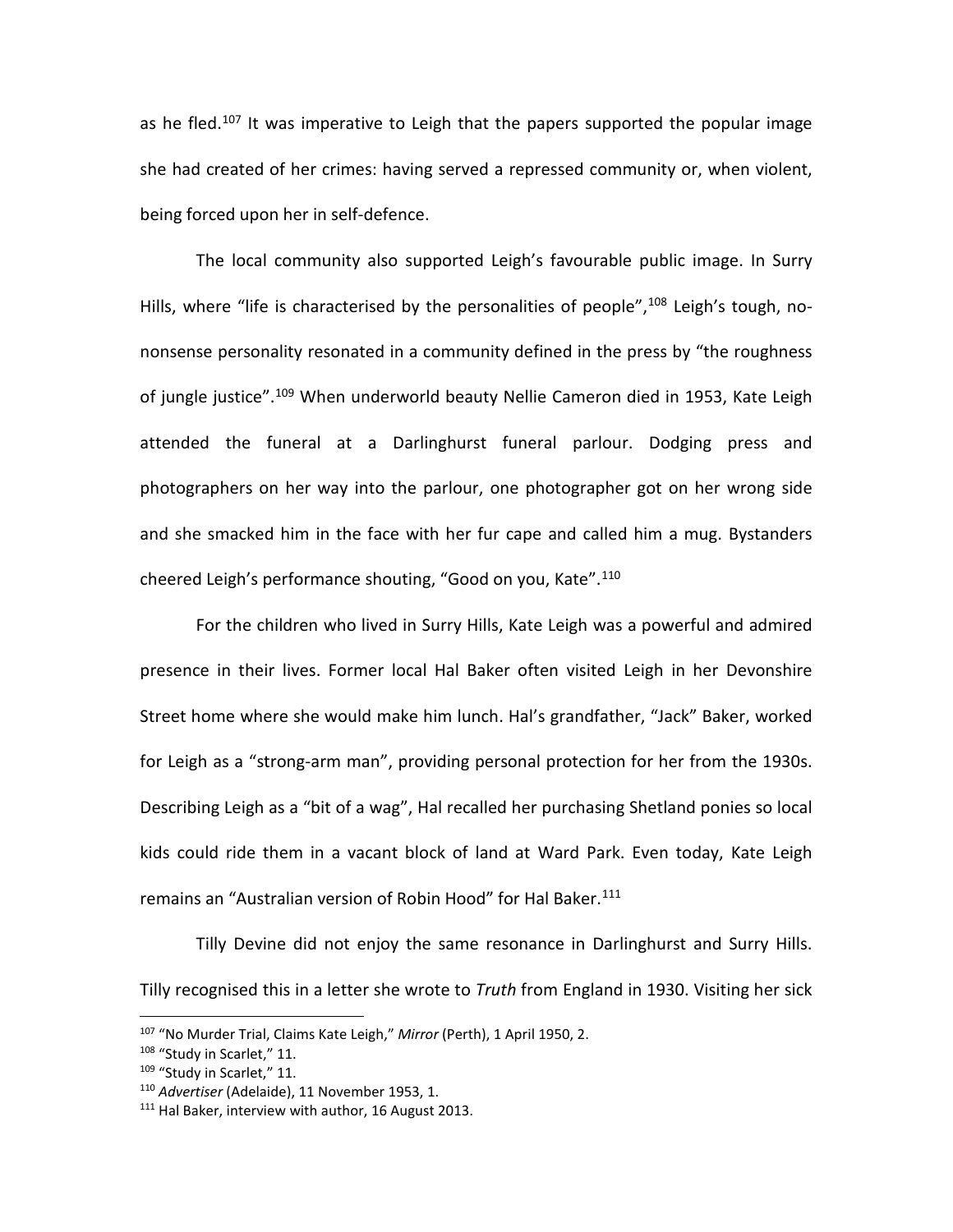mother and not wanting to return to Sydney, Devine said, "you people did not like me because I am English. If I had been an Aussie girl there would have been nothing said".<sup>[112](#page-28-0)</sup> Kate Leigh's Australian background aided her local appeal. Born in Dubbo, Leigh was "native born"<sup>113</sup> and this nationalist element aided her popularity and acceptance among the inner Sydney locals.

Devine also suffered from local prejudice towards the English in the years following World War I. According to former Surry Hills local Hal Baker, being English put Devine "behind the eight ball" in a community where there was "almost a hatred of English in these parts" where old diggers were still reeling from the actions of English officers in World War I.<sup>[114](#page-28-2)</sup>

When Devine died in November 1970, one patron at the Tradesman's Arms in Surry Hills proposed a toast, remembering it as one of Tilly's favourite drinking spots. No one else lifted a glass.<sup>[115](#page-28-3)</sup> In direct contrast to police descriptions of Kate Leigh on her death, Police Commissioner Norman Allan described Tilly as a "villain". [116](#page-28-4) Ron Saw, writing for the *Daily Telegraph,* labelled Tilly a "vicious, grasping, high-priestess of savagery, venery, obscenity and whoredom".<sup>[117](#page-28-5)</sup> For Saw, the former rascal Kate Leigh was "a kindly and generous old trot with many friends", while Tilly Devine was a

<sup>112</sup> *Truth*, 29 June 1930, 15. j

<span id="page-28-1"></span><span id="page-28-0"></span><sup>113</sup> See, John Molony, *The Native Born: The First White Australians* (Carlton: Melbourne University Press, 2000).

<span id="page-28-2"></span><sup>114</sup> Hal Baker, interview with author, 16 August 2013.

<span id="page-28-3"></span><sup>115</sup> *Sydney Morning Herald*, 25 November 1970, 18.

<span id="page-28-5"></span><span id="page-28-4"></span><sup>116</sup> *Daily Telegraph* (Sydney), 25 November 1970, 6.

<sup>117</sup> *Daily Telegraph* (Sydney), 25 November 1970, 6.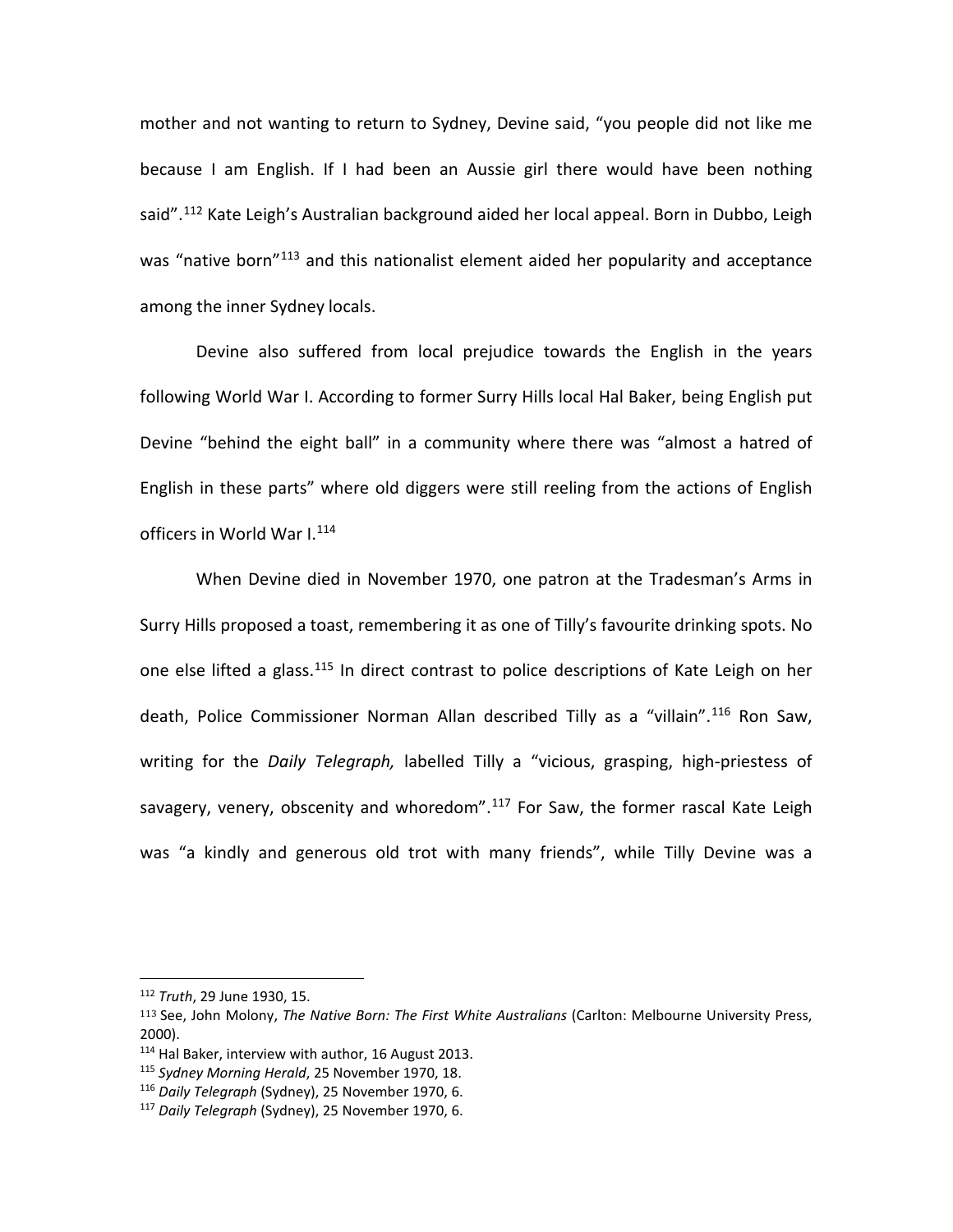"wretched woman" missed by no one. $118$  Leigh was eulogised as a woman who, despite her years of crime, did all she could for the community she lived in.<sup>[119](#page-29-1)</sup>

Kate Leigh's celebrated identity also raises the issue of what Graham Seal has termed "convenient fictions".<sup>[120](#page-29-2)</sup> While Kate Leigh's criminal career does not employ the imaginary, elements of her story indicate artful untruths used by the media and accepted by the public as part of Leigh's appeal.<sup>[121](#page-29-3)</sup> Media narratives about Kate Leigh, and her appropriation of a popular image, appealed to the poor and oppressed in eastern Sydney. Leigh's manipulation of her image is evidence of the way in which criminals will take advantage of artful untruths to resonate with the public. So convincing was Leigh's manipulation of her image, that one policewoman, a contemporary of Leigh's, wistfully reflected back on the era: "When Kate died I felt, well, there's a bit of good old Australian history that's gone".<sup>[122](#page-29-4)</sup>

Another intriguing part of Kate Leigh's celebrity is that it has undergone a recent revival with the publication of Larry Writer's book, *Razor: Tilly Devine, Kate Leigh and the razor gangs,* and the resulting *Underbelly: Razor* series in 2011. Leigh has also been portrayed in a one-woman cabaret show developed by Vashti Hughes in 2011 and performed to regular audiences since at The Bordello Theatre in the Kings Cross Hotel.<sup>[123](#page-29-5)</sup> Leigh lingers in the public imagination because she is still seen as a sympathetic figure and is a subject of popular interest in Darlinghurst and Surry Hills as part of a

j

<span id="page-29-0"></span><sup>118</sup> *Daily Telegraph* (Sydney), 25 November 1970, 6.

<span id="page-29-1"></span><sup>119</sup> *Sydney Morning Herald*, 6 February 1964, 5.

<span id="page-29-2"></span><sup>120</sup> Seal, *The Outlaw Legend,* 184.

<span id="page-29-3"></span><sup>121</sup> Seal, *The Outlaw Legend,* 184.

<span id="page-29-4"></span><sup>122</sup> Writer, *Razor*, 320.

<span id="page-29-5"></span><sup>123</sup> "Razor Gangs Revisited, Caberet-Style," City of Sydney Media Centre, accessed 4 December 2014, http://www.sydneymedia.com.au/razor-gangs-revisited-caberet-style/.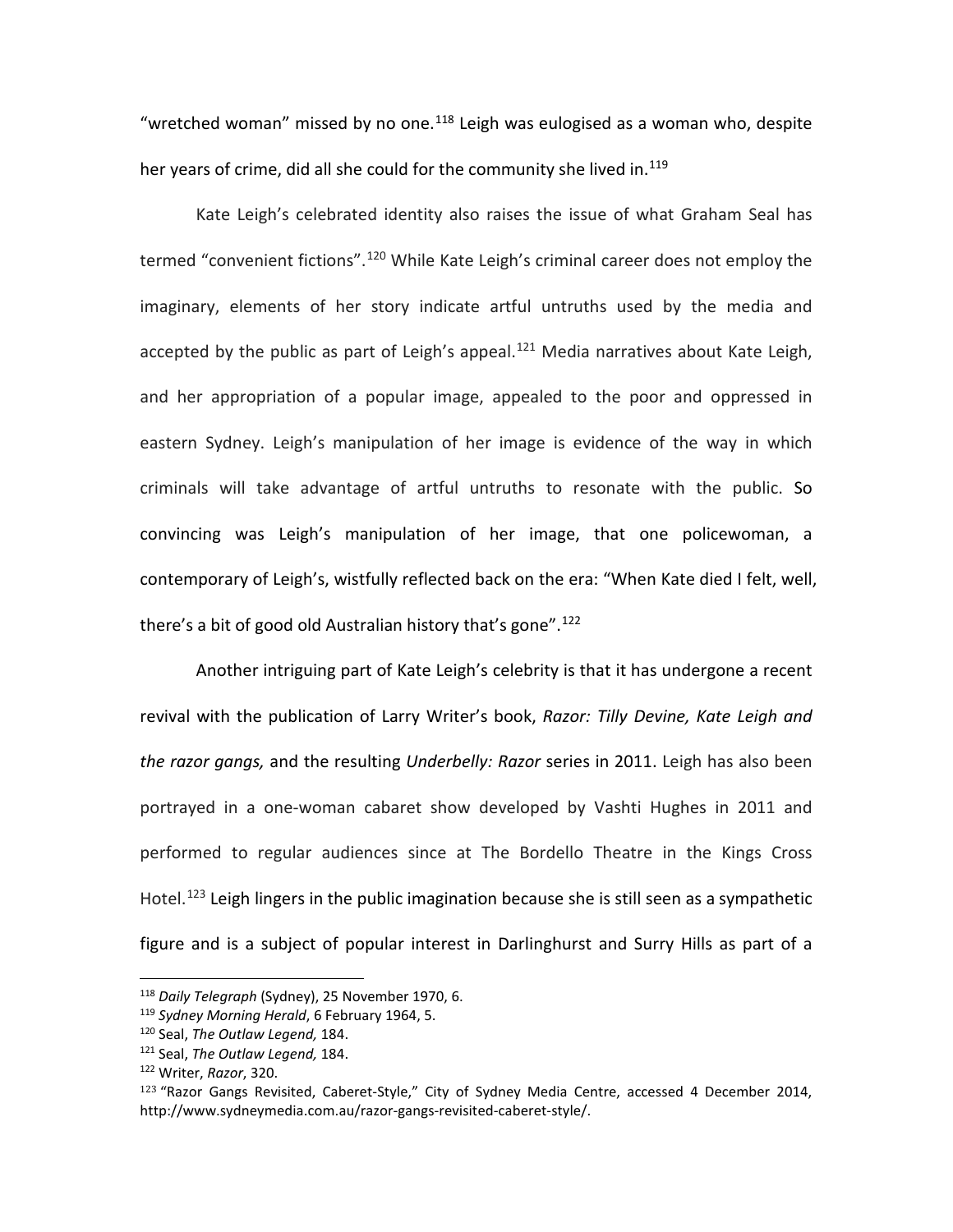criminal underworld past romanticised by the passing of time. Danielle Cormack, the actress who played Leigh in *Razor*, told *Timeout Sydney* that she thought of Kate Leigh as "hearty, fearless, formidable, ruthless, menacing, loving". For Cormack, there was more to Leigh than her label as a notorious criminal woman: "despite the terror she instilled, there are also tales of her kindness that make you think twice about who she really was and how she became this legend".<sup>[124](#page-30-0)</sup>

#### **Conclusion**

Crime type, context, and image are three key factors of resonance essential to transforming ordinary criminals into criminal-celebrities. Kate Leigh was able to achieve criminal-celebrity through the acceptance of her crimes within the context of inner Sydney working-class life. Image was also a crucial element in Leigh's celebrated status. Media depictions of Leigh as a sly-grog seller to repressed locals, and Leigh's creation of her image as a Surry Hills matriarch legitimised her place within the community. This public image, closely monitored by Leigh, resonated more with the public than the reality of a life of crime profiting from standover tactics, drug addiction and prostitution. This study of Kate Leigh demonstrates the value of incorporating cultural criminology into historical studies of crime and criminality. Criminal-celebrity theory provides a framework for understanding the factors enabling the celebration of criminals in society. It also informs historians about the ways in which criminals can influence their public images in efforts to legitimise their activities and gain acceptance in the community. In

<span id="page-30-0"></span><sup>124</sup> "Kate Leigh – Underbelly: Razor," *Timeout* (Sydney), 11 August 2011, accessed 30 May 2013, [http://www.au.timeout.com/sydney/timein/features/9582/kate-leigh-underbelly-razor/](http://www.au.timeout.com/sydney/timein/features/9582/kate-leigh-underbelly-razor). i<br>I